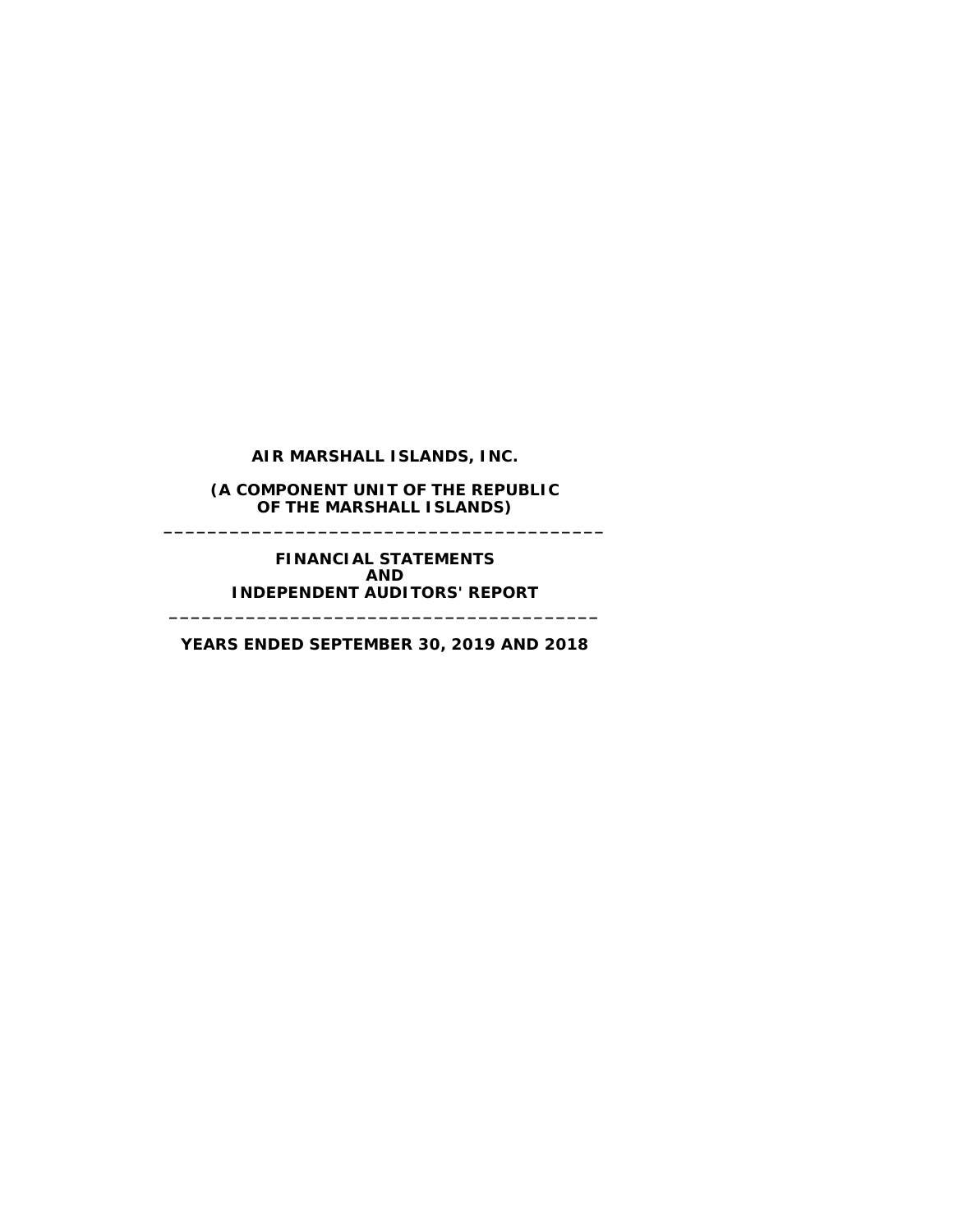Years Ended September 30, 2019 and 2018 Table of Contents

|     |                                                                                                                                                                                            | Page No. |
|-----|--------------------------------------------------------------------------------------------------------------------------------------------------------------------------------------------|----------|
| Ι.  | INDEPENDENT AUDITORS' REPORT                                                                                                                                                               | 1        |
| П.  | MANAGEMENT'S DISCUSSION AND ANALYSIS                                                                                                                                                       | 3        |
| HL. | <b>FINANCIAL STATEMENTS:</b>                                                                                                                                                               |          |
|     | Statements of Net Position                                                                                                                                                                 | 12       |
|     | Statements of Revenues, Expenses and Changes in Net Position                                                                                                                               | 13       |
|     | Statements of Cash Flows                                                                                                                                                                   | 14       |
|     | Notes to Financial Statements                                                                                                                                                              | 15       |
| IV. | INDEPENDENT AUDITORS' REPORT ON COMPLIANCE WITH<br><b>LAWS AND REGULATIONS</b>                                                                                                             |          |
|     | Independent Auditors' Report on Internal Control Over Financial<br>Reporting and on Compliance and Other Matters Based on an<br>Audit of Financial Statements Performed in Accordance With |          |
|     | Government Auditing Standards                                                                                                                                                              | 24       |
|     | Schedule of Findings and Responses                                                                                                                                                         | 26       |
|     | Unresolved Prior Year Findings                                                                                                                                                             | 27       |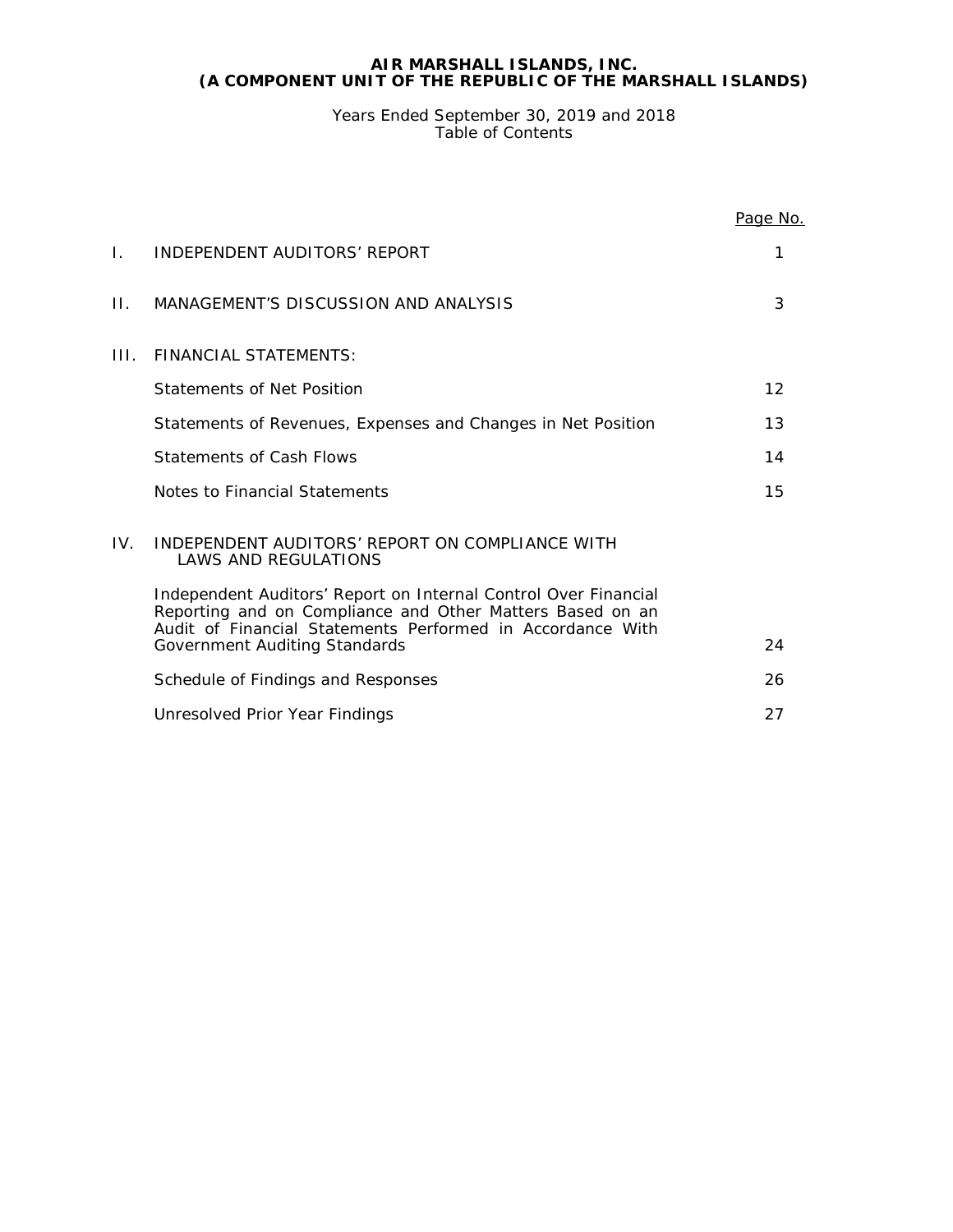

Deloitte & Touche LLP 361 South Marine Corps Drive Tamuning, GU 96913-3973 USA

Tel: +1 (671) 646-3884 Fax: +1 (671) 649-4265

www.deloitte.com

## **INDEPENDENT AUDITORS' REPORT**

Board of Directors Air Marshall Islands, Inc.:

## **Report on the Financial Statements**

We have audited the accompanying financial statements of Air Marshall Islands, Inc. (AMI), a component unit of the Republic of the Marshall Islands, which comprises the statements of net position as of September 30, 2019 and 2018, and the related statements of revenues, expenses and changes in net position and of cash flows for the years then ended, and the related notes to the financial statements.

## *Management's Responsibility for the Financial Statements*

Management is responsible for the preparation and fair presentation of these financial statements in accordance with accounting principles generally accepted in the United States of America; this includes the design, implementation, and maintenance of internal control relevant to the preparation and fair presentation of financial statements that are free from material misstatement, whether due to fraud or error.

## *Auditors' Responsibility*

Our responsibility is to express an opinion on these financial statements based on our audits. We conducted our audits in accordance with auditing standards generally accepted in the United States of America and the standards applicable to financial audits contained in *Government Auditing Standards*, issued by the Comptroller General of the United States. Those standards require that we plan and perform the audit to obtain reasonable assurance about whether the financial statements are free from material misstatement.

An audit involves performing procedures to obtain audit evidence about the amounts and disclosures in the financial statements. The procedures selected depend on the auditor's judgment, including the assessment of the risks of material misstatement of the financial statements, whether due to fraud or error. In making those risk assessments, the auditor considers internal control relevant to the entity's preparation and fair presentation of the financial statements in order to design audit procedures that are appropriate in the circumstances, but not for the purpose of expressing an opinion on the effectiveness of the entity's internal control. Accordingly, we express no such opinion. An audit also includes evaluating the appropriateness of accounting policies used and the reasonableness of significant accounting estimates made by management, as well as evaluating the overall presentation of the financial statements.

We believe that the audit evidence we have obtained is sufficient and appropriate to provide a basis for our audit opinion.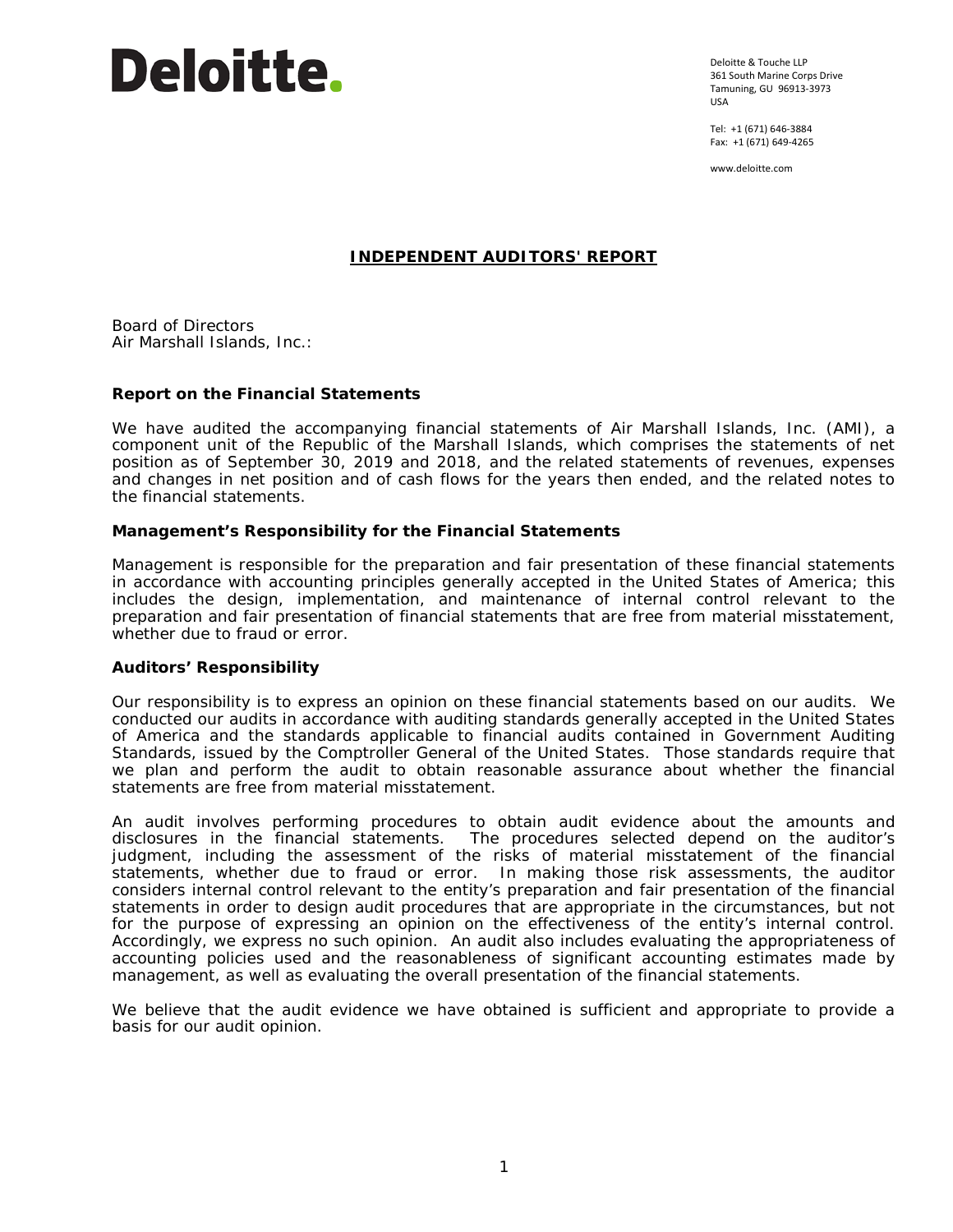## **Deloitte**

## *Opinion*

In our opinion, the financial statements referred to above present fairly, in all material respects, the financial position of Air Marshall Islands, Inc. as of September 30, 2019 and 2018, and the results of its operations and its cash flows for the years then ended in accordance with accounting principles generally accepted in the United States of America.

## *Emphasis of Matter*

## *COVID-19*

As discussed in Note 8 to the financial statements, AMI determined that the COVID-19 pandemic may negatively impact its business, results of operations and net position. AMI is unable to reasonably estimate its ultimate financial impact. Our opinion is not modified with respect to this matter.

## *Other Matters*

## *Required Supplementary Information*

Accounting principles generally accepted in the United States of America require that the management's discussion and analysis on pages 3 to 11 be presented to supplement the financial statements. Such information, although not a part of the financial statements, is required by the Governmental Accounting Standards Board who considers it to be an essential part of financial reporting for placing the financial statements in an appropriate operational, economic, or historical context. We have applied certain limited procedures to the required supplementary information in accordance with auditing standards generally accepted in the United States of America, which consisted of inquiries of management about the methods of preparing the information and comparing the information for consistency with management's responses to our inquiries, the financial statements, and other knowledge we obtained during our audit of the financial statements. We do not express an opinion or provide any assurance on the information because the limited procedures do not provide us with sufficient evidence to express an opinion or provide any assurance.

## **Other Reporting Required by** *Government Auditing Standards*

In accordance with *Government Auditing Standards*, we have also issued our report dated June 2, 2020, on our consideration of AMI's internal control over financial reporting and on our tests of its compliance with certain provisions of laws, regulations, contracts, and grant agreements and other matters. The purpose of that report is solely to describe the scope of our testing of internal control over financial reporting and compliance and the results of that testing, and not to provide an opinion on the effectiveness of AMI's internal control over financing reporting or on compliance. That report is an integral part of an audit performed in accordance with *Government Auditing Standards* in considering AMI's internal control over financial reporting and compliance.

June 2, 2020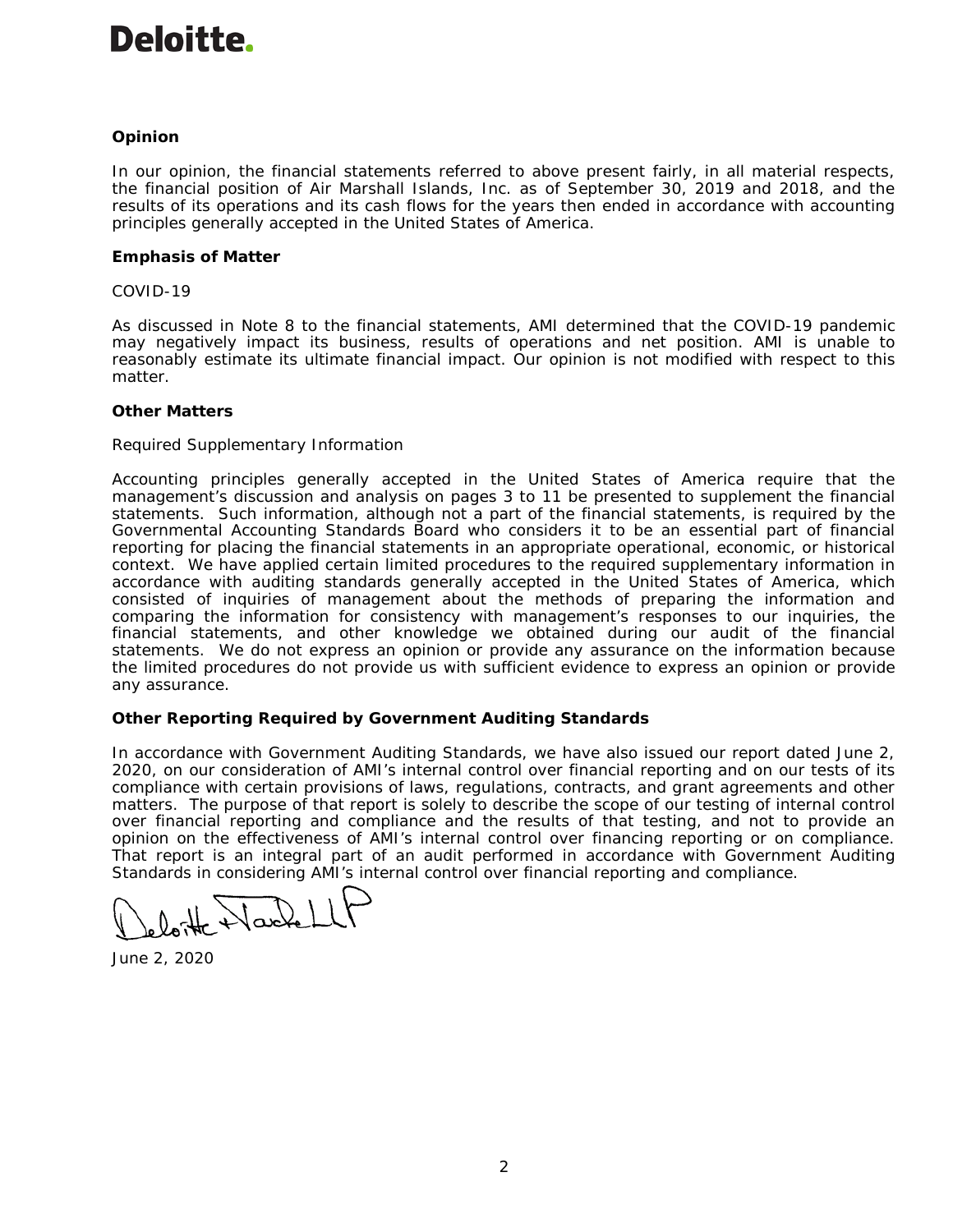Management's Discussion and Analysis Years Ended September 30, 2019 and 2018

## **ABOUT AIR MARSHALL ISLANDS**

Air Marshall Islands, Inc. (AMI) is the national airline and flag carrier of the Republic of the Marshall Islands. AMI's market consists of 24 Outer Island communities scattered over almost 700,000 square miles of the Pacific Ocean. The airline fulfills an essential role in the transportation infrastructure for the Nation. AMI currently operates a fleet of two Dornier 228 aircrafts and a Dash 8 aircraft with a workforce of 72 employees and 24 Outer Island agents.

## **MISSION STATEMENT**

- $\triangleright$  Provide domestic air services that are safe, reliable and commercially viable for the benefit of the travelling public and in support of industries such as tourism, that rely on air service for their success;
- $\triangleright$  Support growth of in-bound travel and export by carrying out activities in support of these objectives, including the provision of commercially viable regional services; and
- $\triangleright$  Provide medical evacuation, humanitarian relief, search & rescue and related services when required.

## **STRATEGY**

- $\triangleright$  Excel in reliability of service domestically;
- $\triangleright$  Contribute to tourism growth flying with AMI part of tourism experience "Selling happiness";
- $\triangleright$  Considerable reduction in accumulated losses that would restrict reliance on state subsidy;
- $\triangleright$  Strong financial base to take on additional mission including providing commercially viable regional service for passenger & cargo; and
- $\triangleright$  Build to be a modern and efficient airline.

## **KEY ACHIEVEMENTS IN 2019**

- $\triangleright$  The number of flights operated were recorded at 2,317, which represents an increase of 0.6% as compared to 2018 figures;
- Ground handling revenue increased by 85% when compared to 2018 because of an increase in the ground handling rates effective May 1, 2019;
- $\triangleright$  There was an increase in aircraft operating hours of 0.8% compared to the prior year and the Dash fleet operated 38% more hours compared to prior fiscal year;
- $\triangleright$  The departure/arrival of passenger numbers were recorded at 24,040 resulting in an increase of 0.4% as compared to 2018, which reflects improvement in reliability of service;
- Major engine overhaul for Dash 8 is completed at a total cost of \$1.10 million at Standard Aero in Canada; and
- AMI has planned programs for ongoing training of young Marshallese to become professional pilots and engineers in order to prepare the next generation for the nation's air transportation requirements. Two pilot students are currently in Fiji and one pilot student from United States is back on the Island and has already started to fly for AMI.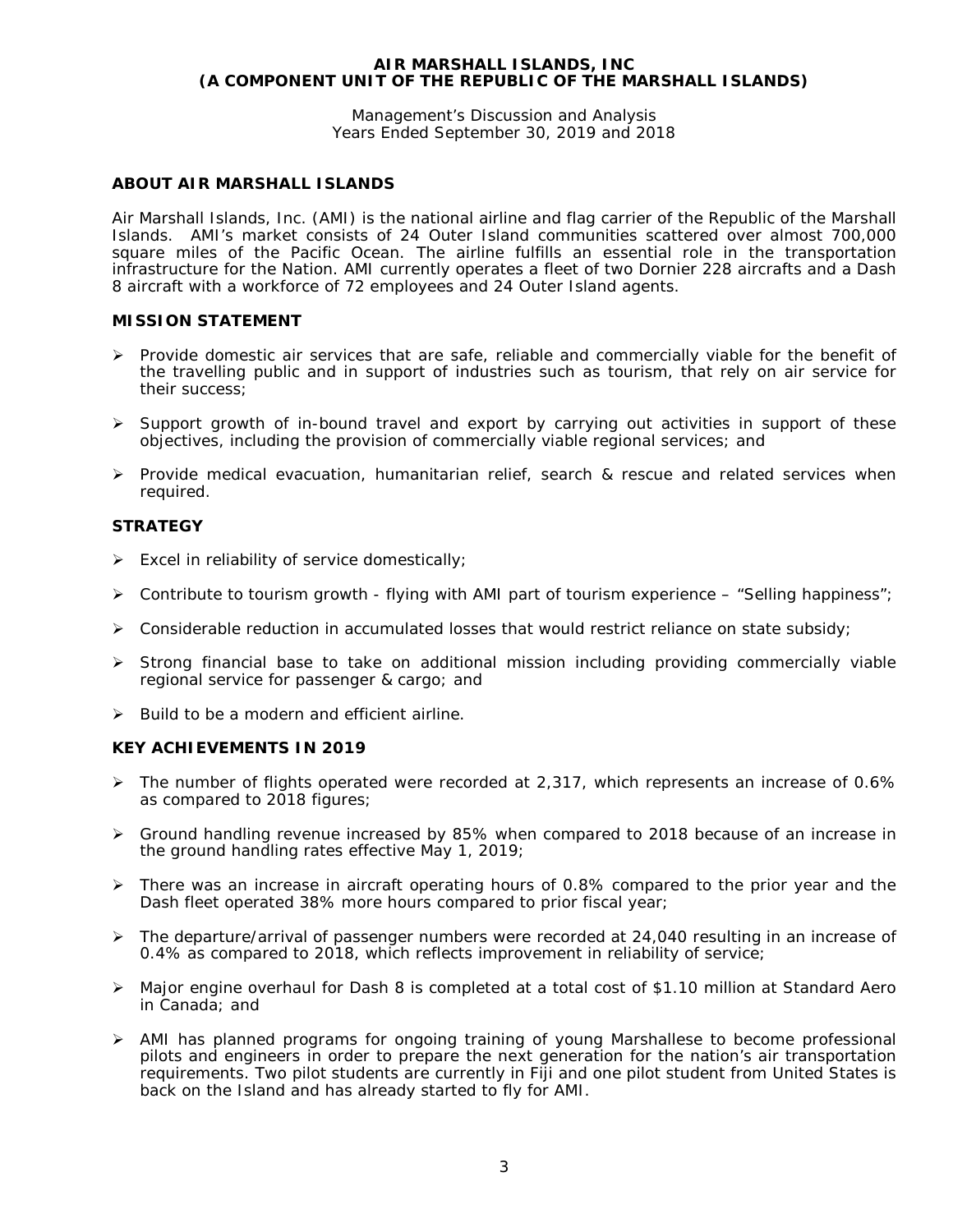Management's Discussion and Analysis Years Ended September 30, 2019 and 2018

## **OVERVIEW**

Presented herewith is AMI's annual discussion and analysis (MD&A) of the company's financial performance for the financial year ended 30<sup>th</sup> September 2019, to be read along with our financial statements and the accompanying notes to our financial statements in this report.

#### **FINANCIAL SUMMARY**

For the year ended September 30, 2019, AMI's operations resulted in a net surplus of \$248k. The change was primarily due to the RepMar subsidy of \$942k. The total funding was used in operational expenses (investment and repairs/overhauls of aircraft parts) and Community Service Obligations.

Operating loss increased from \$570k in 2018 to \$675k in 2019. This was the result of the increase in depreciation and amortization expenses from \$1.33 million in 2018 to \$1.70 million in 2019 due to an ageing fleet. Dash 8 aircraft was grounded for a major engine overhaul and completed at a total cost of \$1.09 million. AMI has invested heavily in parts repairs and overhauls as a business strategy to reduce AOG and increase the reliability of service in the future. The total operating expenses increased from \$4.93 million in 2018 to \$5.58 million in 2019.

AMI continues to face operational difficulties and challenges due to AOG of the Dornier and the Dash 8 as a result of poor conditions of the Outer Island airports and the severely corrosive maritime environment leading to disruption of the flight schedules.

Net surplus caused the total assets to exceed total liabilities by \$6.82 million in 2019.

There was a capacity growth in passenger numbers of 0.6% compared to 2018 and the increase was driven by the improvement in reliability of service.

## **DENGUE FEVER OUTBREAK**

A travel advisory was issued on August 6, 2019 in response to the State of Health Emergency declared by the RMI Government because of a dengue fever outbreak. The Ministry of Health & Human Services (MoHHS) made a considerable effort to protect the Outer Island communities from the introduction of Dengue.

The goal of the advisory was to halt dengue fever transmission to the outer atolls/islands because of the limited resources available in their local health centers. These health centers are not equipped, in any way, to manage severe dengue cases. Therefore, the MoHHS restricted all domestic travel from Majuro & Ebeye to the outer atolls/islands of the Marshall Islands.

The travel advisory was effective from August 23, 2019 until the end of December 2019 and greatly affected the operations of AMI as revenue dropped significantly for the months of August and December 2019.

## **COVID-19 OUTBREAK**

The outbreak of COVID-19 is having an overwhelming effect on individuals, businesses and communities. As part of a comprehensive risk management strategy, AMI has prepared its contigency plan and actions required once the pandemic is announced in the RMI.

With the outbreak of dengue and COVID-19, future financial projections will be impacted.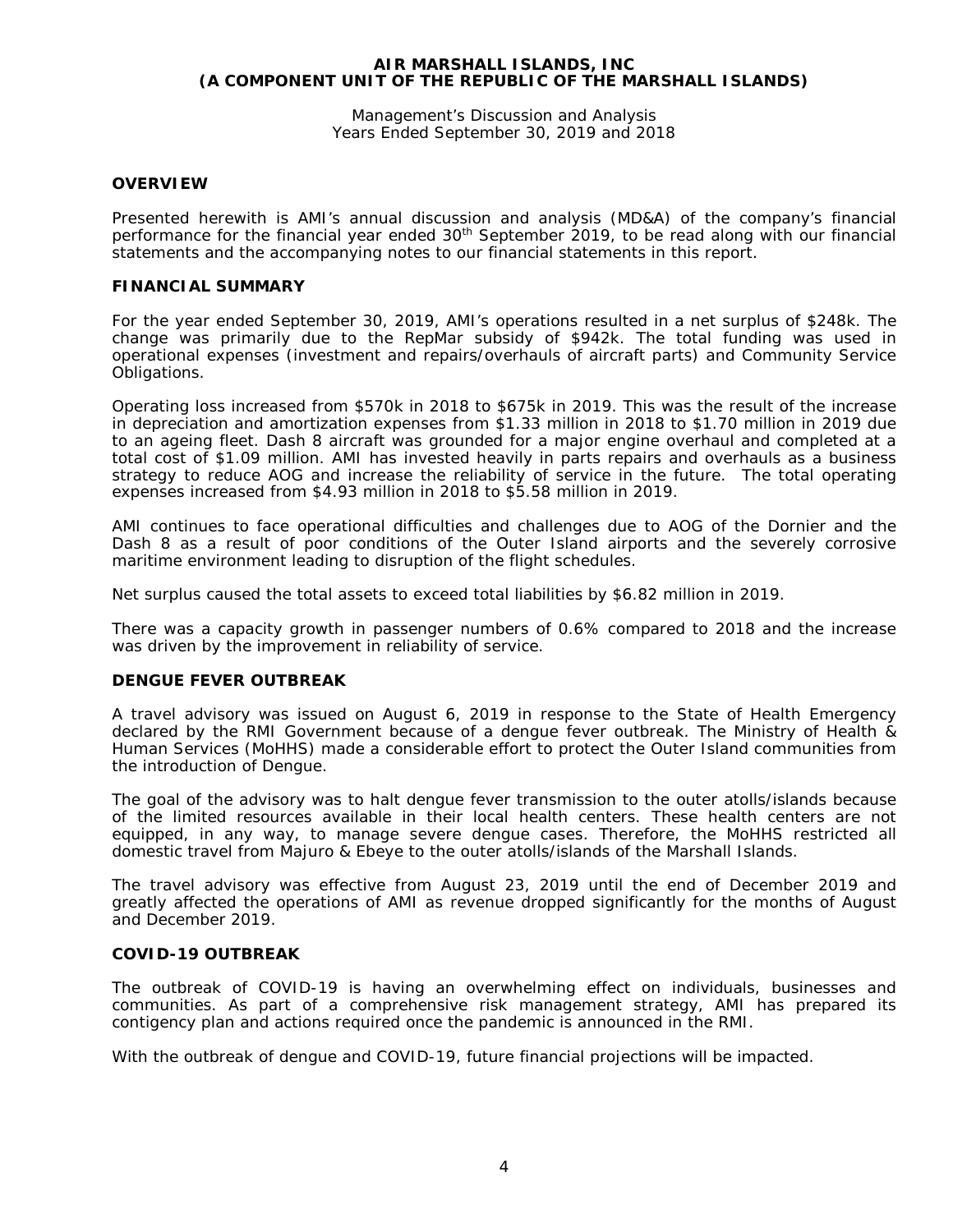Management's Discussion and Analysis Years Ended September 30, 2019 and 2018

## **FINANCIAL ANALYSIS OF AMI**

The table below provides a summary of AMI's net financial position, which is indicating that total assets increased while total liabilities decreased in 2019 over 2018 and 2017.

|                                  | 2019            | 2018            | 2017            |
|----------------------------------|-----------------|-----------------|-----------------|
| Assets:                          |                 |                 |                 |
| Current and other assets         | \$<br>1,718,212 | \$<br>3,404,570 | 2,886,920<br>\$ |
| Capital assets                   | 10,272,984      | 8,455,538       | 8,355,553       |
| <b>Total Assets</b>              | 11,991,196      | 11,860,108      | 11,242,473      |
| Liabilities:                     |                 |                 |                 |
| Current and other liabilities    | 2,052,111       | 2,168,883       | 2,304,502       |
| Long-term liabilities            | 3,116,890       | 3,116,890       | 3,116,890       |
| <b>Total Liabilities</b>         | 5,169,001       | 5,285,773       | $-5,421,392$    |
| Net Position:                    |                 |                 |                 |
| Net investment in capital assets | 9.972.192       | 8,055,167       | 7.773.801       |
| Unrestricted                     | (3, 149, 997)   | (1,480,832)     | (1,952,720)     |
| <b>Total Net Position</b>        | 6.822.195       | 6.574.335<br>\$ | 5.821.081<br>\$ |

The trend in total net position indicates that the company is moving in the right direction as the assets are greater than the liabilities. This has been made possible by continued government support, decrease in aircraft downtimes and increase in reliability of service which has led to increase in passenger numbers.

The trend in passenger numbers from 2016 to 2019, indicates a huge improvement in delivery of essential public services to the Marshallese people and communities residing in the Outer Islands.

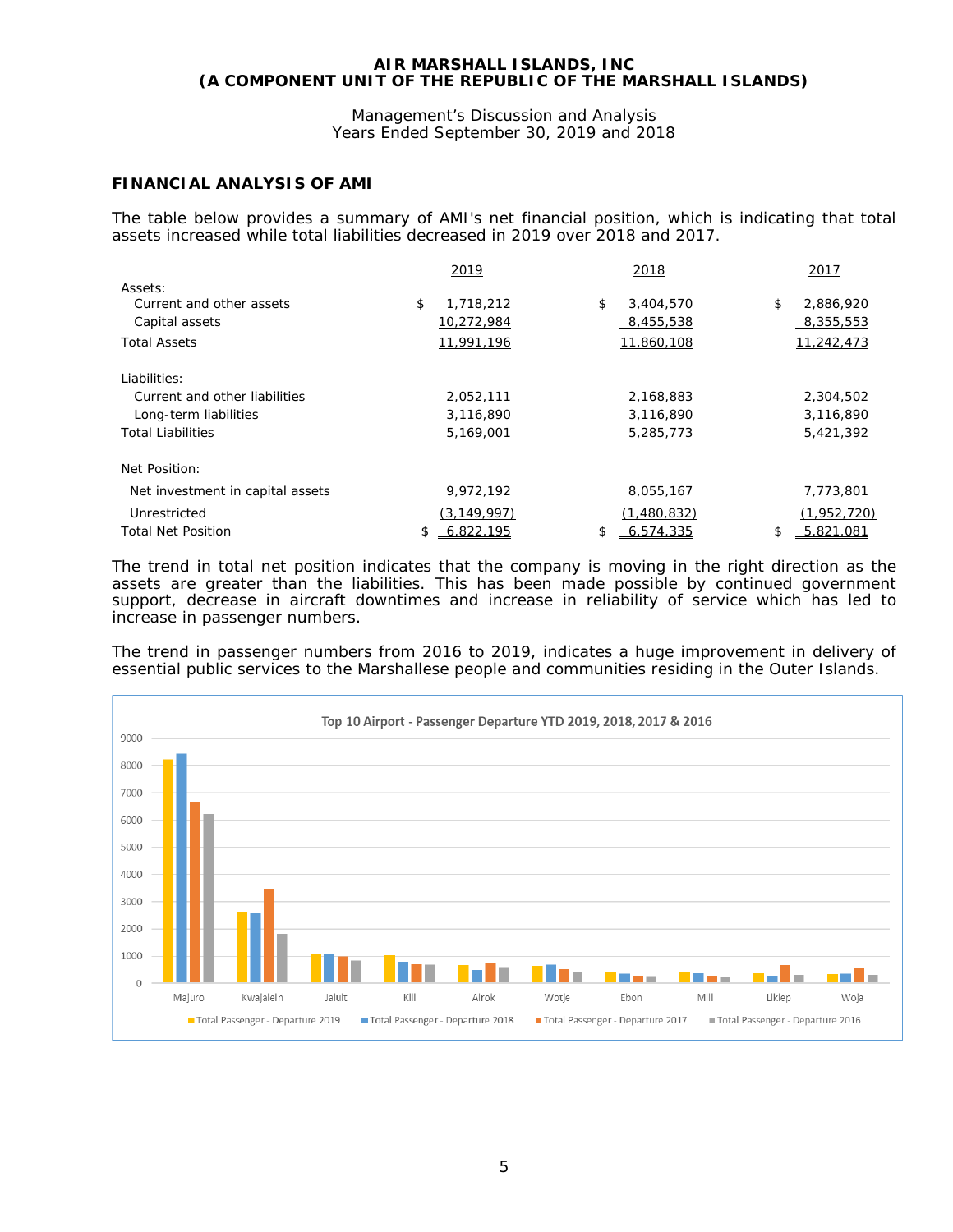Management's Discussion and Analysis Years Ended September 30, 2019 and 2018

Presented herewith are AMI's Summary Statements of Revenues, Expenses and Changes in Net Position:

|                        | 2019            | 2018            | 2017            |
|------------------------|-----------------|-----------------|-----------------|
| Revenues:              |                 |                 |                 |
| Net operating revenues | \$<br>4,905,222 | 4,355,702<br>\$ | 4,399,936<br>\$ |
| Non-operating revenues | 942,400         | 1,415,106       | 2,844,535       |
| <b>Total Revenues</b>  | 5,847,622       | 5,770,808       | 7,244,471       |
| Expenses:              |                 |                 |                 |
| Operating expenses     | 5,579,748       | 4.926.471       | 4,558,328       |
| Non-operating expenses | 20,014          | 91,083          | 42,970          |
| <b>Total Expenses</b>  | 5,599,762       | 5,017,554       | 4,601,298       |
| Change in Net Position | 247.860<br>S.   | 753.254         | $$ -2.643.173$  |

The above identifies the various revenue and expense items that contributed to AMI's change in net position.

The change in net position is the snapshot of the company's financial situation in those years. Therefore, if it goes up the situation is good and vice-versa.

Management's Discussion and Analysis for the year ended September 30, 2018 is set forth in AMI's report on the audit of financial statements, which is dated May 30, 2019. That Management Discussion and Analysis explains the major factors impacting the 2018 financial statements and may be obtained from the contact information below.



The below graph shows the operating loss of AMI from 2014 through to 2019.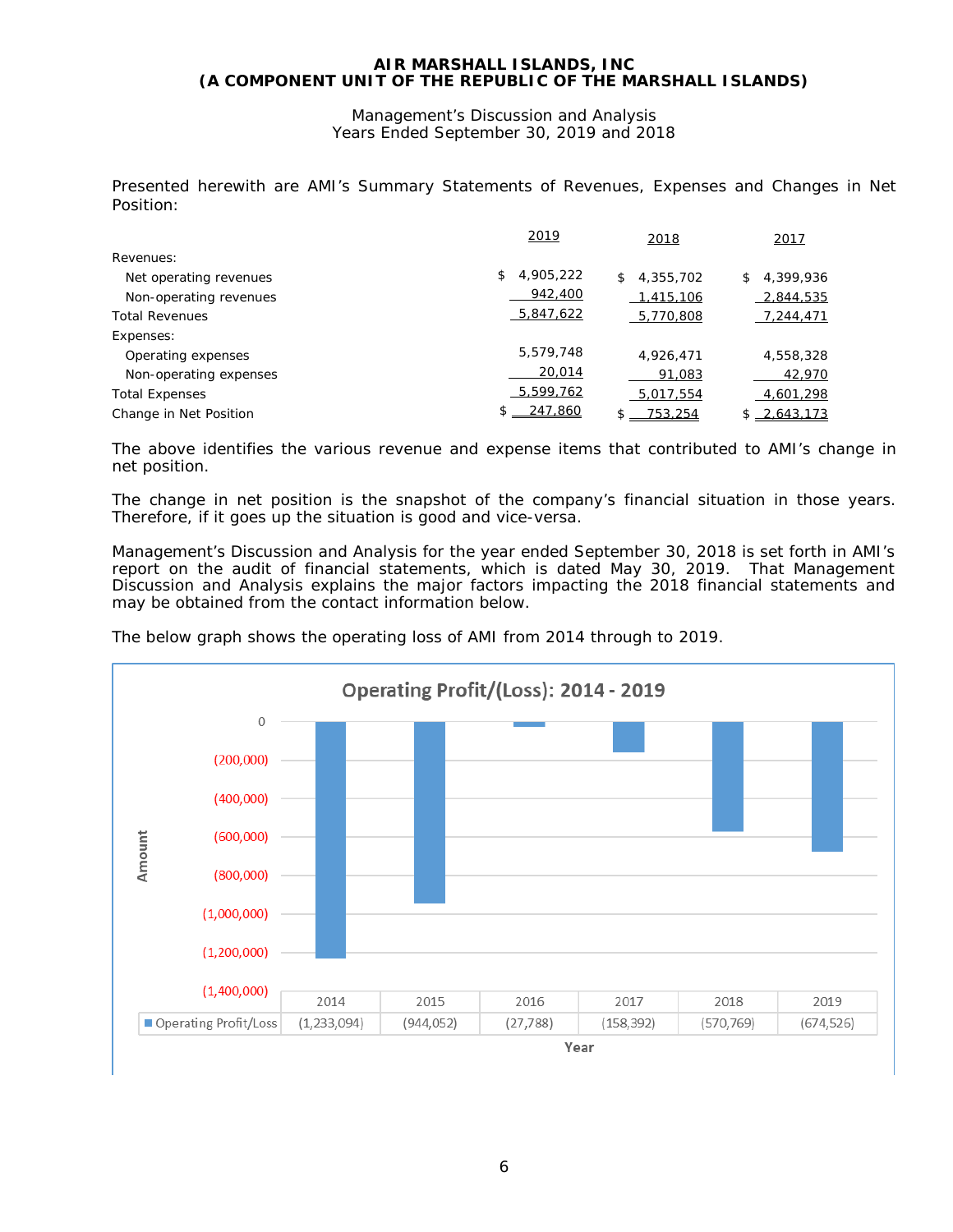Management's Discussion and Analysis Years Ended September 30, 2019 and 2018



The graph below shows the main components of AMI's operating revenues from 2014 through to 2019.

AMI's total operating revenues as indicated above have generally been on an upward trend, with revenues from passengers, or from selling of air-tickets, as the largest source. It continued to rise since 2014 due to increase in passenger travel.

Charter revenue is the second largest and it increased in 2019 by 24% when compared to 2018. Ground handling revenue also increased by 85% when compared to 2018, following a revision in the ground handling rates effective May 1, 2019.



The above pie chart shows the distribution of each operating revenue source as a percentage of total operating revenues in which passenger at 55%, charter at 21%, others at 13%, cargo/freight at 13% and Nauru Airlines (ground handling) at 10%.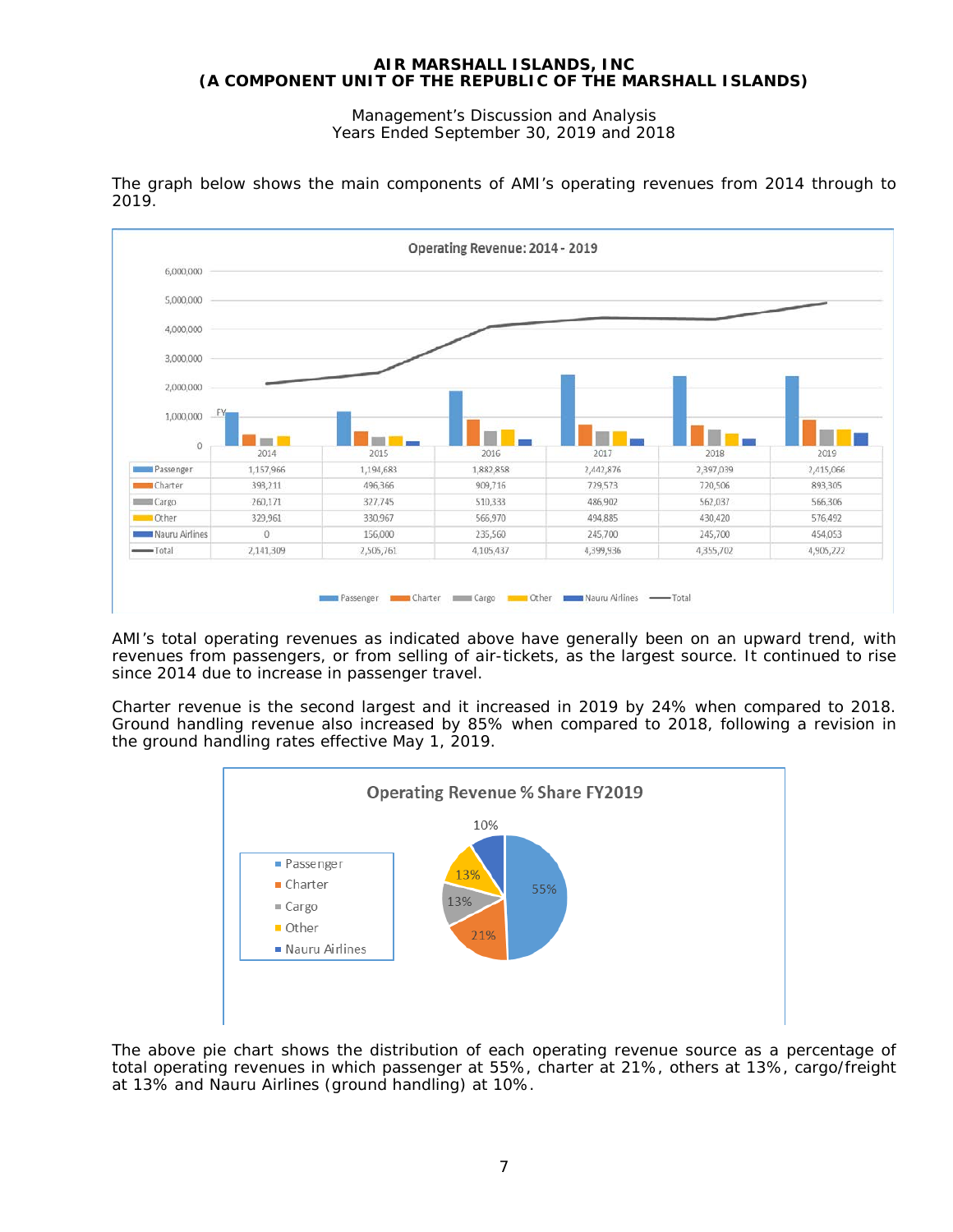Management's Discussion and Analysis Years Ended September 30, 2019 and 2018

| 5,000,000                      |           |           |           |           |           |           |
|--------------------------------|-----------|-----------|-----------|-----------|-----------|-----------|
| 4,000,000                      |           |           |           |           |           |           |
| 3,000,000                      |           |           |           |           |           |           |
| 2,000,000                      |           |           |           |           |           |           |
| 1,000,000                      |           |           |           |           |           |           |
| $\overline{0}$                 | 2014      | 2015      | 2016      | 2017      | 2018      | 2019      |
| <b>Flight Operations</b><br>FY | 1,027,315 | 963,588   | 1,211,263 | 1,251,880 | 1,487,751 | 1,611,251 |
| Depreciation & Amortization    | 711,111   | 811,193   | 1,057,240 | 1,160,505 | 1,329,376 | 1,697,861 |
| ∎ Maintenance                  | 531,897   | 666,192   | 684,334   | 991,414   | 880,443   | 826,763   |
| General and Administrative     | 781,503   | 547,007   | 563,104   | 529,840   | 671,525   | 774,671   |
| Traffic and Cargo              | 187,760   | 300,125   | 409,064   | 416,100   | 352,943   | 448,136   |
| Sales and Promotion            | 134,817   | 161,708   | 208,220   | 208,589   | 204,433   | 221,066   |
| -Total                         | 3,374,403 | 3,449,813 | 4,133,225 | 4,558,328 | 4,926,471 | 5,579,748 |

The above diagram shows AMI's individual operating expenses with depreciation and amortization being the largest expense followed by flight operations, maintenance, general and administrative, traffic and cargo and sales and promotion during the 2019 period.



The above pie chart shows the composition of AMI's total operating expenses in 2019, indicating depreciation and amortization with the largest share of 34%, followed by flight operation of 33%, maintenance of 17%, general and administrative of 16%, traffic and cargo servicing of 9%; and sales and promotion of 4%.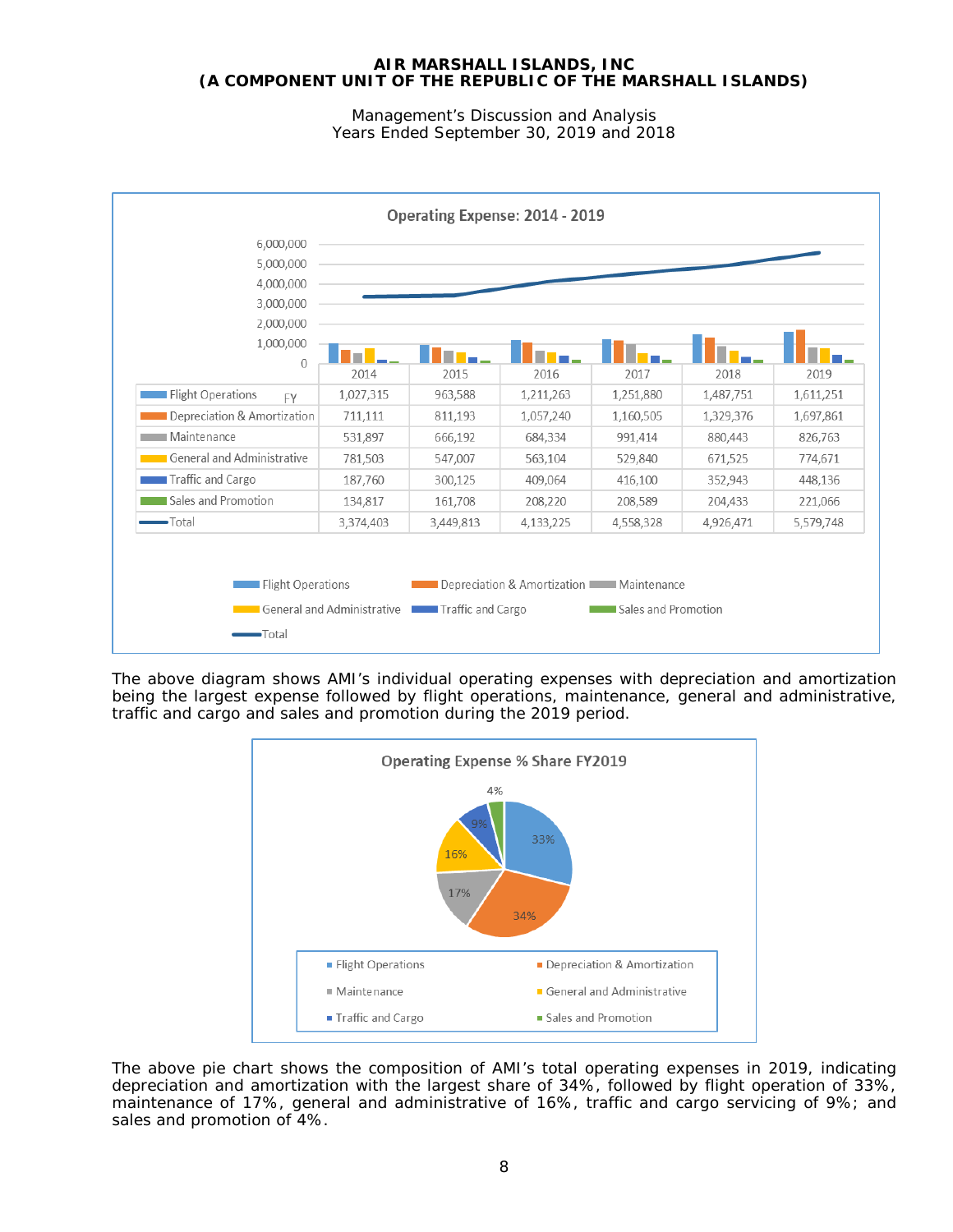Management's Discussion and Analysis Years Ended September 30, 2019 and 2018

Depreciation expense represents the largest share of operating expenses because of the capitalization of the Dash 8 c-check expense when the aircraft returned from Australia in December 2018, as well as the purchase and installation of a Dash 8 engine in Canada in March 2019.

Salaries and fuel expenses contributed mostly to flight operations expenses.

The Cabinet provided to AMI the following subsidies, for the following purposes below:

|             |                             | 2019    | 2018        | 2017        |
|-------------|-----------------------------|---------|-------------|-------------|
|             | For Subsidy:                |         |             |             |
|             | Subsidy (CSO)               | 942,400 | \$1,289,600 | \$1,686,400 |
| 2.          | MIDB loan payments          |         | 125,506     | 493,153     |
|             | 3. Social security payments |         |             | 300,000     |
| Grand Total |                             | 942,400 | \$1.415.106 | \$2.479.553 |

As indicated above, the government provided a total 2019 subsidy allocation of \$942k for AMI which was used for operational expenses (investment and repairs/overhauls of parts and engines) and Community Service Obligations.

The Dash 8 has not been making enough revenues due to low utilization resulting from lack of MEL (minimum equipment list) and from impacts of the bad outer island airport runways. This continues to cause breakdown of the aircraft, thus, preventing it from generating the income it needs in order to pay off AMI's loan and help support operations. The Dash 8 aircraft was grounded for a major engine overhaul and the cost of which was partially funded by AMI's cash flow and partially through the government subsidy.

The government guaranteed the MIDB loan and started paying it off on behalf of AMI in 2014. Once operations are enhanced, AMI will start making payments towards the loan. It is pleasing to note that AMI will finish paying off the loan in the year 2020 given the consistent biweekly payments.

## **CAPITAL ASSET AND DEBT**

AMI's net capital activities for 2019 increased by \$1.82 million and the total assets of the business increased by \$131K. For additional information concerning capital assets please refer to note 3 to the financial statements.

AMI incurred substantial long-term debt when AMI obtained a \$2.5 million loan from MIDB in May 2013. The loan was used to pay the remaining cost of the Dash 8 D-check in Cairns Australia. AMI was able to pay-off the loan to MIDB, with the government subsidy in 2017 and 2018 of \$493,153 and \$125,506, respectively. For additional information concerning debt please refer to the notes to the financial statements.

## **CASH FLOW**

AMI received \$4,814,225 and \$ 4,418,673 from customers in 2019 and 2018, respectively.

During the year ended September 30, 2019, the Company paid its vendors \$2,057,816 for goods and services and payroll of \$1,896,315 for employees. AMI noted a cash surplus from operations of \$860,094 in 2019, an increase from \$831,199 in 2018. Additionally, the operating subsidies from the government in 2019 assisted in operations continuing "business as usual".

Management's Discussion and Analysis for the year ended September 30, 2018 is set forth in the report on the audit of AMI's financial statements dated May 30, 2019. That Discussion and Analysis explains the major factors impacting the 2018 financial statements and may be obtained from the contact information below.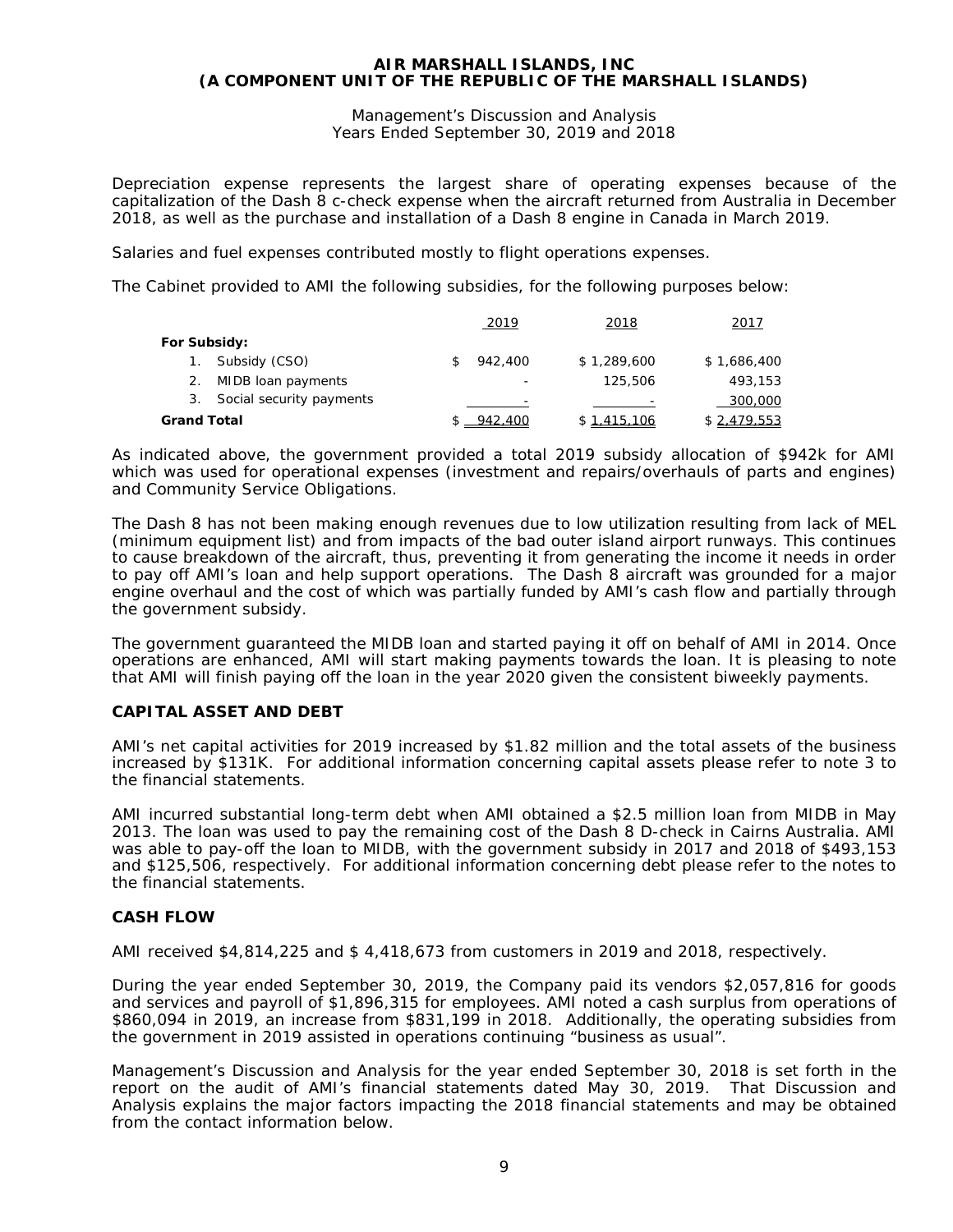Management's Discussion and Analysis Years Ended September 30, 2019 and 2018

## **CURRENT ECONOMIC OUTLOOK**

Being a small, open and highly susceptible economy to world events, coupled with being highly dependent on funding from the US Government through the Compact and federal funding, representing up to 60% or more of annual government budget of \$150 million, which is almost on a same bar with the nominal GDP, the Marshall Islands would continue to be exposed towards external shocks, economic calamities, and risks, such as the 2008 and 2009 global energy crisis that sent ripple effects throughout the world economy as cost of fuel and everything else skyrocketed to new unprecedented heights, and had immediate adverse impact on the local economy.

Prior to the energy crisis, cost of jet fuel used to be around \$2 a gallon, but today it is near \$3.54 a gallon. Today's situation around the globe and following the demand for fuel, the world price for fuel is not going back to the pre-crisis level. Therefore, the increase in fuel cost since the crisis has effectively increased the cost of operation for the Company by at least 15% per year.

Due to AMI's operating losses of \$0.67 million and \$0.57 million in 2019 and 2018, respectively, the annual subsidies and contributions from the central government has been essential in sustaining the airline's services. Continued Government contributions to the Company is important in the short to medium-terms until the countries' economic condition improves through increased tourism and other economic growth activities. Furthermore, serious action is needed regarding the aging of the Dornier 228 and Dash 8 aircrafts, improvement of airport runways, adequate spare parts provisioning and reduction of AOG.

## **ROLE OF BOARD AND MANAGEMENT**

AMI management and board can only do so much in terms of streamlining operations and reining in costs and improving performance. However, this will not create much visible change in operations if the following challenges and predicaments of the airline continue to exist:

- 1. Deteriorated and dilapidated airport runways and ramps in the outer islands that continue to cause great and costly damage to aircraft;
- 2. Insufficient spare parts for aircrafts'; and
- 3. Deteriorating hangar at the Majuro airport. The need to house everyone under one roof will increase efficiency and economy throughout the whole Company. Currently, the offices are spread out as the Main Office is in Uliga, Maintenance and Spare Parts departments are located at the hangar and Flight Operations and Traffic at the main terminal. This structure causes inefficient communication and untimely responses to problems between departments when incurred.

## **WAY FORWARD AND FUTURE SUSTAINABILITY**

AMI presented a new strategic Business Plan (BP) which was developed by the company as a compass for the period 2019 - 2021 to chart the company's future operating course. In short, the BP's mission statement is:

- 1. Provide domestic air services that are safe, reliable and commercially viable for the benefit of the travelling public and in support of industries such as tourism, that rely on air service for their success.
- 2. Support growth of in-bound travel and export by carrying out activities in support of these objectives, including the provision of commercially viable regional services.
- 3. Provide medical evacuation, humanitarian relief, search & rescue and related services when required.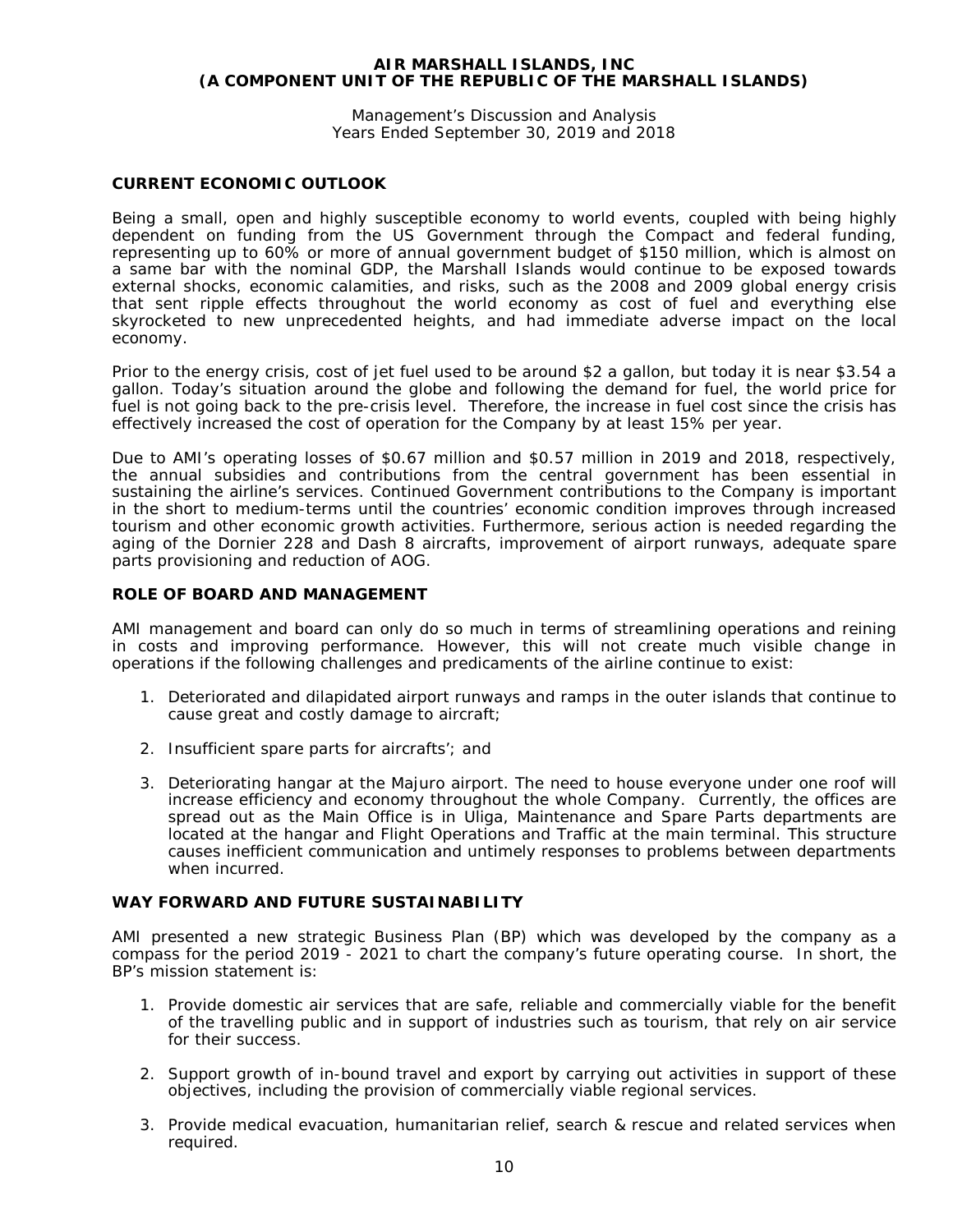Management's Discussion and Analysis Years Ended September 30, 2019 and 2018

In order to achieve the above, the BP's *6 Rs* has been altered to **3 Rs** (three goals) as AMI relies on RMI subsidy funding, the 3 Rs must be implemented and these goals are:

## *Goal 1: "Repair" of outer island airstrips; Goal 2: "Reverse" our loss making; and Goal 3: "Renew" our operation.*

We strongly believe that implementation of these three goals through adequate support of the Cabinet and the Board would enable AMI, in spite of all abovementioned challenges, to achieve each individual goal and once achieved the 4<sup>th</sup> R – **Restrict reliance on state subsidy** can be implemented.

AMI strongly believes the goals; "**Rebuild" our financial base** and "**Restore" our service reliability** is work in progress and would be achieved.

Therefore, achievement of success will depend very much on unabated and continuous government support to the national airline (AMI) over the next few years.

## **KEY ACHIEVEMENTS SUBSEQUENT TO FY2019**

**Goal 2: "Reverse" our loss making:** objectives as per below;

- AMI is working to invest in parts such as repairs and overhauls so that it reduces the AOG and this will result in a steady stream of revenues.
- AMI is working very closely with suppliers in restoring supplier confidence and trying to negotiate 30-day trial credit terms which eases the cash flow and assists in AOG situations.

## **ADDITIONAL FINANCIAL AND OTHER INFORMATION**

This MD&A was designed to provide AMI's customers and other stakeholders with an overview of the Company's operations and financial condition as at  $30<sup>th</sup>$  September 2019, and its vision for future sustainability. Should the readers have questions regarding the information provided in this report, or wish to request for additional financial information, kindly contact the AMI's General Manager & CEO at P.O. Box 1319, Majuro, Marshall Islands, MH 96960; Telephone (692) 625- 3731; Fax (692) 625-3730; Email Address: [gm@airmarshallislands.](mailto:gm@airmarshallislands)net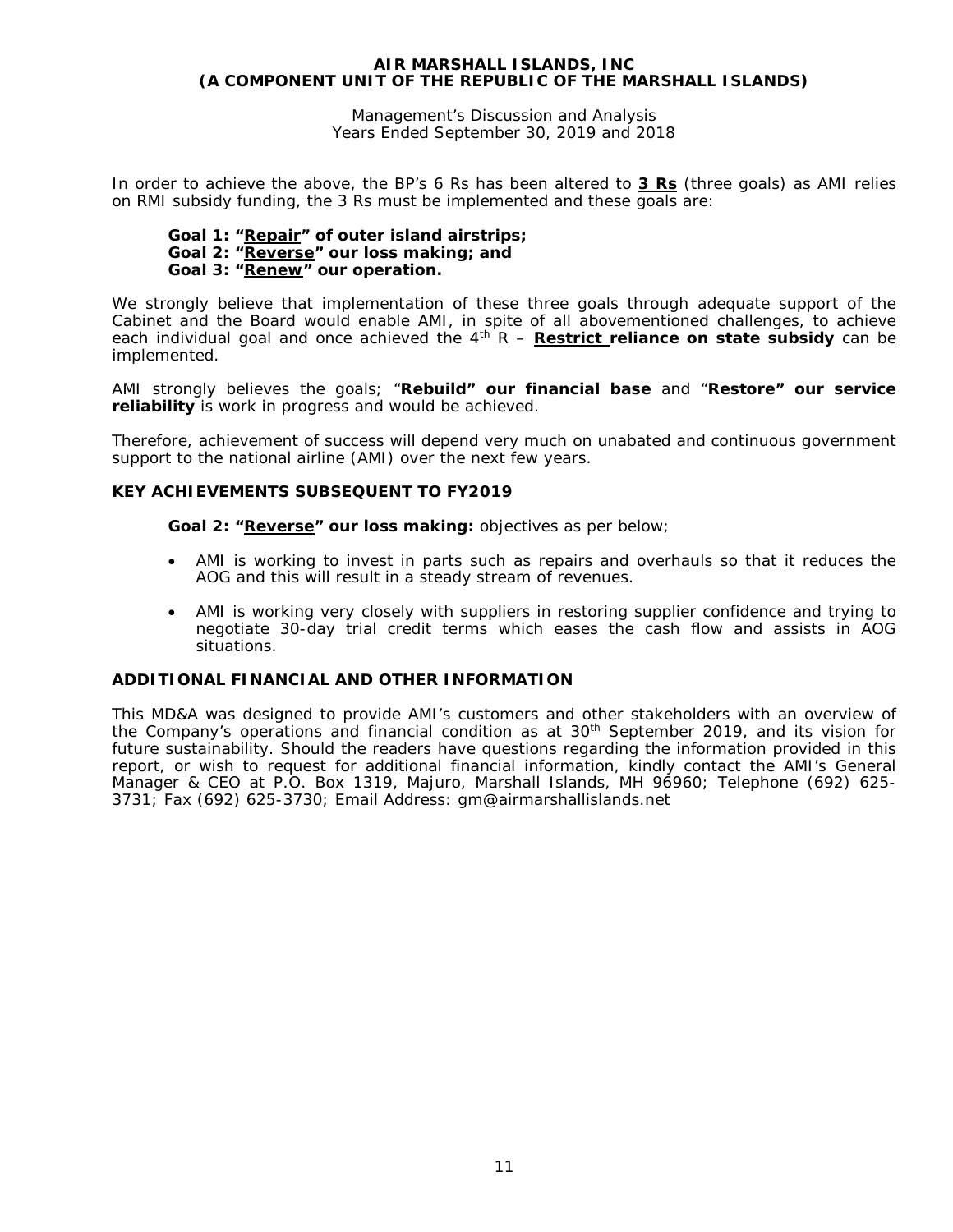#### **AIR MARSHALL ISLANDS, INC. (A Component Unit of the Republic of the Marshall Islands)**

Statements of Net Position September 30, 2019 and 2018

|                                                                                                                                                                                                                   | 2019                                                                           | 2018                                                                           |
|-------------------------------------------------------------------------------------------------------------------------------------------------------------------------------------------------------------------|--------------------------------------------------------------------------------|--------------------------------------------------------------------------------|
| ASSETS                                                                                                                                                                                                            |                                                                                |                                                                                |
| Current assets:<br>Cash                                                                                                                                                                                           | \$<br>164,179                                                                  | \$<br>1,591,644                                                                |
| Receivables:<br>Trade<br>Employees<br><b>Affiliates</b><br>Other                                                                                                                                                  | 208,705<br>44,372<br>184,671<br>118,461                                        | 116,645<br>63,203<br>129,282<br>37,855                                         |
| Less allowance for doubtful receivables                                                                                                                                                                           | 556,209<br>(194, 386)                                                          | 346,985<br>(111,980)                                                           |
| Receivables, net                                                                                                                                                                                                  | 361,823                                                                        | 235,005                                                                        |
| Expendable parts (net of allowance for obsolescence of \$198,909<br>at September 30, 2019 and 2018)<br>Prepaid expenses and deposits                                                                              | 827,125<br>89,020                                                              | 596,727<br>186,067                                                             |
| Total current assets                                                                                                                                                                                              | 1,442,147                                                                      | 2,609,443                                                                      |
| Capital assets, net of accumulated depreciation                                                                                                                                                                   |                                                                                |                                                                                |
| and amortization<br>Long-term deposits                                                                                                                                                                            | 10,272,984<br>276,065                                                          | 8,455,538<br>795,127                                                           |
| Total noncurrent assets                                                                                                                                                                                           | 10,549,049                                                                     | 9,250,665                                                                      |
|                                                                                                                                                                                                                   | \$<br>11,991,196                                                               | \$<br>11,860,108                                                               |
| <b>LIABILITIES AND NET POSITION</b>                                                                                                                                                                               |                                                                                |                                                                                |
| Current liabilities:<br>Current portion of long-term debt<br>Accounts payable<br>Social security taxes payable<br>Withholding taxes payable<br>Air traffic liability<br>Accrued expenses<br>Payable to affiliates | \$<br>330,216<br>172,179<br>74,551<br>568,236<br>102,037<br>137,973<br>666,919 | \$<br>543,916<br>102,709<br>75,668<br>540,179<br>146,822<br>108,692<br>650,897 |
| <b>Total current liabilities</b>                                                                                                                                                                                  | 2,052,111                                                                      | 2,168,883                                                                      |
| Noncurrent liabilities:<br>Advances from RepMar                                                                                                                                                                   | 3,116,890                                                                      | 3,116,890                                                                      |
| <b>Total liabilities</b>                                                                                                                                                                                          | 5,169,001                                                                      | 5,285,773                                                                      |
| Commitments and contingencies                                                                                                                                                                                     |                                                                                |                                                                                |
| Net position:<br>Net investment in capital assets<br>Unrestricted                                                                                                                                                 | 9,972,192<br>(3, 149, 997)                                                     | 8,055,167<br>(1,480,832)                                                       |
| Total net position                                                                                                                                                                                                | 6,822,195                                                                      | 6,574,335                                                                      |
|                                                                                                                                                                                                                   | \$<br>11,991,196                                                               | \$<br>11,860,108                                                               |

See accompanying notes to financial statements.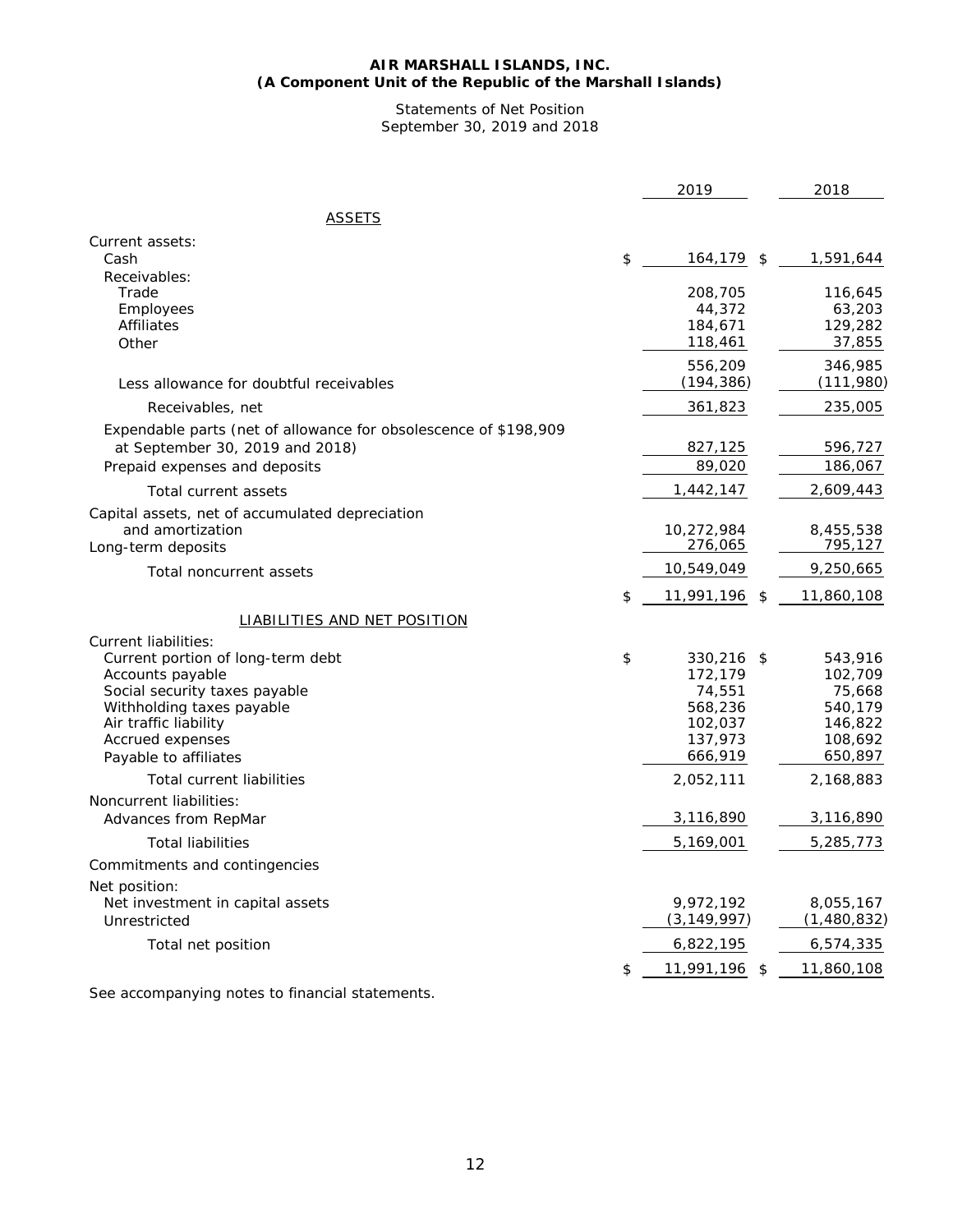## **AIR MARSHALL ISLANDS, INC. (A Component Unit of the Republic of the Marshall Islands)**

## Statements of Revenues, Expenses and Changes in Net Position Years Ended September 30, 2019 and 2018

|                                             | 2019                  | 2018      |
|---------------------------------------------|-----------------------|-----------|
| Operating revenues:                         |                       |           |
| Passenger                                   | \$<br>2,415,066 \$    | 2,397,039 |
| Charter                                     | 893,305               | 720,506   |
| Cargo                                       | 566,306               | 562,037   |
| Ground handling                             | 454,053               | 245,700   |
| Flight diversion                            | 245,302               | 113,970   |
| Fuel surcharge                              | 226,344               | 222,922   |
| Other                                       | 187,252               | 139,671   |
| Bad debt expense                            | (82, 406)             | (46, 143) |
| Total operating revenues                    | 4,905,222             | 4,355,702 |
| Operating expenses:                         |                       |           |
| Depreciation and amortization               | 1,697,861             | 1,329,376 |
| <b>Flight operations</b>                    | 1,611,251             | 1,487,751 |
| Maintenance                                 | 826,763               | 880,443   |
| General and administrative                  | 774.671               | 671,525   |
| Aircraft and traffic servicing              | 448,136               | 352,943   |
| Promotion and sales                         | 221,066               | 204,433   |
| Total operating expenses                    | 5,579,748             | 4,926,471 |
| Operating loss                              | (674, 526)            | (570,769) |
| Nonoperating revenues (expenses):           |                       |           |
| RepMar subsidy                              | 942,400               | 1,415,106 |
| Interest expense                            | (20, 014)             | (91, 083) |
| Total nonoperating revenues (expenses), net | 922,386               | 1,324,023 |
| Change in net position                      | 247,860               | 753,254   |
|                                             |                       |           |
| Net position at beginning of year           | 6,574,335             | 5,821,081 |
| Net position at end of year                 | \$<br>6,822,195<br>\$ | 6,574,335 |
|                                             |                       |           |

See accompanying notes to financial statements.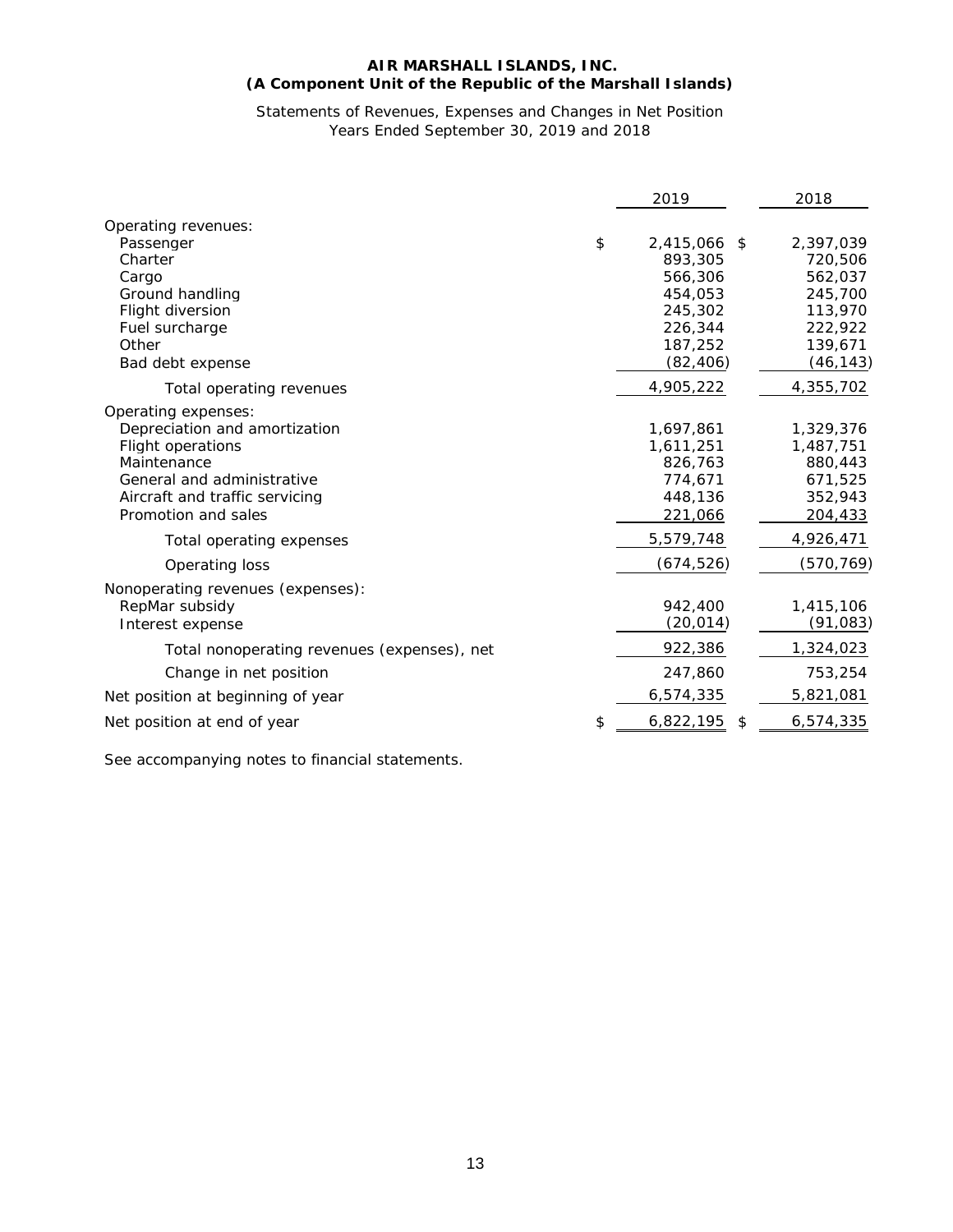## **AIR MARSHALL ISLANDS, INC. (A Component Unit of the Republic of the Marshall Islands)**

## Statements of Cash Flows Years Ended September 30, 2019 and 2018

|                                                                                                                                                                                 | 2019                                             | 2018                                    |
|---------------------------------------------------------------------------------------------------------------------------------------------------------------------------------|--------------------------------------------------|-----------------------------------------|
| Cash flows from operating activities:<br>Cash received from customers<br>Cash payments to suppliers for goods and services<br>Cash payments to employees for services           | \$<br>4,814,225 \$<br>(2,057,816)<br>(1,896,315) | 4,418,673<br>(2,048,104)<br>(1,539,370) |
| Net cash provided by operating activities                                                                                                                                       | 860,094                                          | 831,199                                 |
| Cash flows from noncapital financing activities:<br>Operating subsidy received from RepMar                                                                                      | 942,400                                          | 1,289,600                               |
| Cash flows from capital and related financing activities:<br>Acquisition of property and equipment<br>Principal repayments of long-term debt<br>Interest paid on long-term debt | (2,996,245)<br>(213, 700)<br>(20, 014)           | (2,042,499)<br>(147, 416)<br>(91, 083)  |
| Net cash used for capital and related financing activities                                                                                                                      | (3, 229, 959)                                    | (2, 280, 998)                           |
| Net change in cash                                                                                                                                                              | (1, 427, 465)                                    | (160, 199)                              |
| Cash at beginning of year                                                                                                                                                       | 1,591,644                                        | 1,751,843                               |
| Cash at end of year                                                                                                                                                             | \$<br>164,179 \$                                 | 1,591,644                               |
| Reconciliation of operating loss to net cash provided by<br>operating activities:                                                                                               |                                                  |                                         |
| Operating loss<br>Adjustments to reconcile operating loss to net cash<br>provided by operating activities:                                                                      | \$<br>$(674, 526)$ \$                            | (570, 769)                              |
| Depreciation and amortization                                                                                                                                                   | 1,697,861                                        | 1,329,376                               |
| Bad debt expense                                                                                                                                                                | 82,406                                           | 46,143                                  |
| (Increase) decrease in assets:<br>Receivables:                                                                                                                                  |                                                  |                                         |
| Trade                                                                                                                                                                           | (92,060)                                         | (27, 524)                               |
| Employees                                                                                                                                                                       | 18,831                                           | (29, 451)                               |
| <b>Affiliates</b>                                                                                                                                                               | (55, 389)                                        | 15,359                                  |
| Other                                                                                                                                                                           | (80,606)                                         | (37, 855)                               |
| Expendable parts                                                                                                                                                                | (230, 398)                                       | 17,335                                  |
| Prepaid expenses and deposits<br>Increase (decrease) in liabilities:                                                                                                            | 97,047                                           | (48, 718)                               |
| Accounts payable                                                                                                                                                                | 69,470                                           | 43,922                                  |
| Social security taxes payable                                                                                                                                                   | (1, 117)                                         | 773                                     |
| Withholding taxes payable                                                                                                                                                       | 28,057                                           | (12, 596)                               |
| Air traffic liability                                                                                                                                                           | (44, 785)                                        | 58,444                                  |
| Accrued expenses                                                                                                                                                                | 29,281                                           | (23, 378)                               |
| Payable to affiliates                                                                                                                                                           | 16,022                                           | 70,138                                  |
| Net cash provided by operating activities                                                                                                                                       | \$<br>860,094<br>\$                              | 831,199                                 |
| Summary disclosure of noncash activities:<br>Debt service payments made directly by RepMar:                                                                                     |                                                  |                                         |
| RepMar subsidy<br>Long-term debt                                                                                                                                                | \$<br>\$                                         | 125,506<br>(125, 506)                   |
|                                                                                                                                                                                 | \$<br>\$                                         |                                         |
|                                                                                                                                                                                 |                                                  |                                         |

See accompanying notes to financial statements.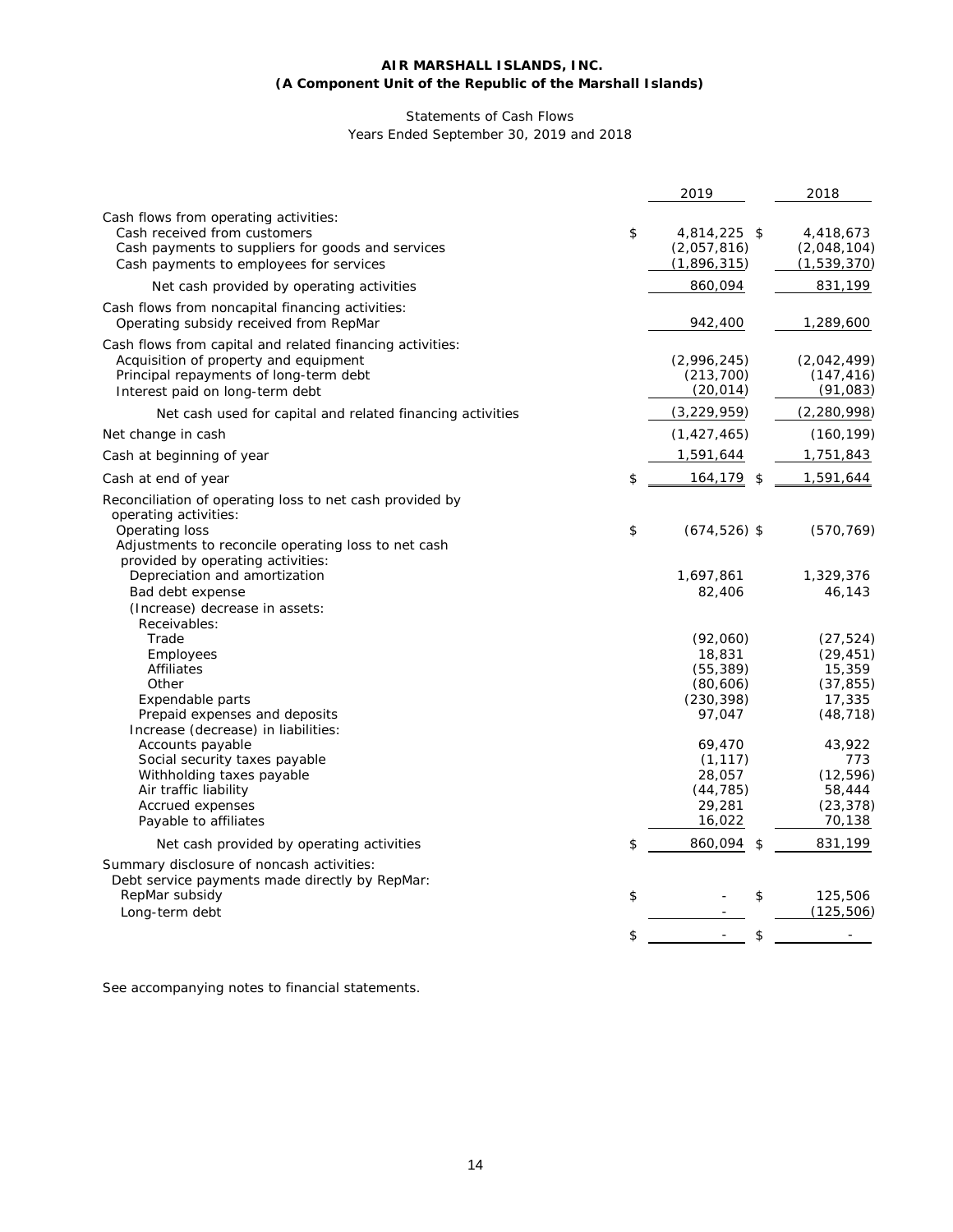Notes to Financial Statements September 30, 2019 and 2018

## (1) Organization

Air Marshall Islands, Inc. (AMI) was granted a corporate charter by the Cabinet of the Republic of the Marshall Islands (RepMar) on October 12, 1989. AMI is engaged in the scheduled domestic air transportation of passengers and cargo amongst the various islands and atolls that comprise the Marshall Islands. AMI currently operates a fleet of two Dornier Do228 aircraft and a single de Havilland Canada Dash 8 (DHC-8) Series 100 aircraft. AMI is governed by a seven-member Board of Directors appointed by the Cabinet of RepMar.

AMI's financial statements are incorporated into the financial statements of RepMar as a component unit.

## (2) Summary of Significant Accounting Policies

The accounting policies of AMI conform to accounting principles generally accepted in the United States of America (GAAP), as applicable to governmental entities, specifically proprietary funds.

GASB Statement No. 34, *Basic Financial Statements - and Management's Discussion and Analysis - for State and Local Governments*, as amended by GASB Statement No. 37, *Basic Financial Statements - and Management's Discussion and Analysis - for State and Local Governments: Omnibus*, GASB Statement No. 38, *Certain Financial Statement Note Disclosures*, and GASB Statement No. 61, *The Financial Reporting Entity: Omnibus – an amendment of GASB Statements No. 14 and 34*, establish financial reporting standards for governmental entities, which require that management's discussion and analysis of the financial activities be included with the basic financial statements and notes and modifies certain other financial statement disclosure requirements.

To conform to these requirements, equity is presented in the following net position categories:

- Net investment in capital assets; capital assets, net of accumulated depreciation and related debt, plus construction or improvement of those assets.
- Restricted net position whose use by AMI is subject to externally imposed stipulations that can be fulfilled by actions of AMI pursuant to those stipulations or that expire by the passage of time. AMI has no restricted net position at September 30, 2019 and 2018.
- Unrestricted; net position that is not subject to externally imposed stipulations. Unrestricted net position may be designated for specific purposes by action of management or the Board of Directors or may otherwise be limited by contractual agreements with outside parties.

#### Basis of Accounting

Proprietary funds are accounted for on a flow of economic resources measurement focus. With this measurement focus, all assets and deferred outflows of resources, and liabilities and deferred inflows of resources associated with the operation of the fund are included in the statements of net position. Proprietary fund operating statements present increases and decreases in net position. The accrual basis of accounting is utilized by proprietary funds. Under this method, revenues are recorded when earned and expenses are recorded at the time liabilities are incurred.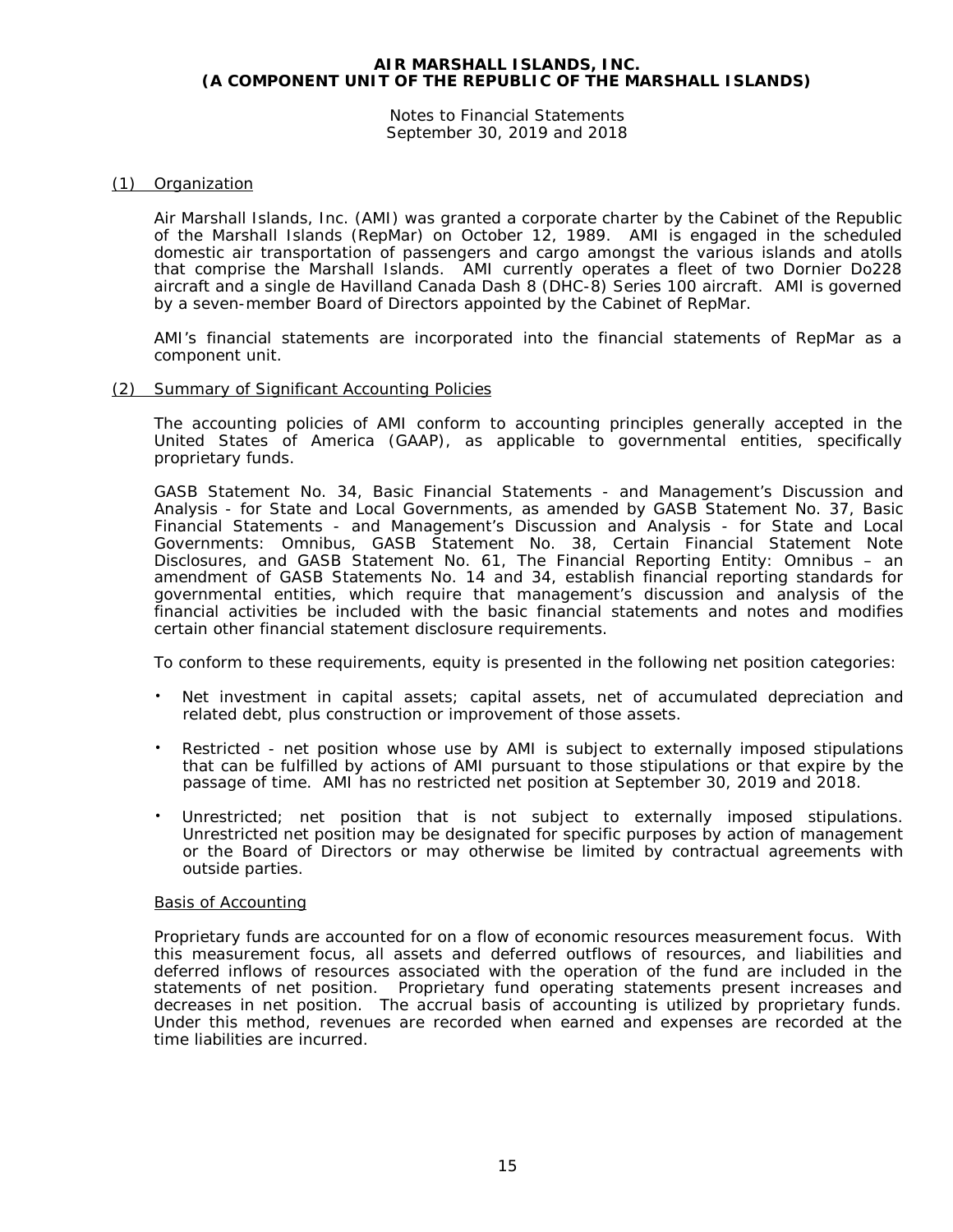Notes to Financial Statements September 30, 2019 and 2018

## (2) Summary of Significant Accounting Policies, Continued

#### Cash

Custodial credit risk is the risk that in the event of a bank failure, AMI's deposits may not be returned to it. Such deposits are not covered by depository insurance and are either uncollateralized or collateralized with securities held by the pledging financial institution or held by the pledging financial institution but not in the depositor-government's name. AMI does not have a deposit policy for custodial credit risk.

For purposes of the statements of net position and cash flows, cash is defined as cash on hand and cash held in demand and savings accounts. As of September 30, 2019 and 2018, the carrying amounts of cash were \$164,179 and \$1,591,644, respectively, and the corresponding bank balances were \$223,521 and \$1,600,074, respectively. As of September 30, 2019 and 2018, bank balances in the amount of \$218,153 and \$1,589,439, respectively, are maintained in a financial institution subject to Federal Deposit Insurance Corporation (FDIC) insurance whereas bank deposits of \$5,368 and \$10,635, respectively, are maintained in financial institutions not subject to depository insurance. As of September 30, 2019 and 2018, bank deposits in the amount of \$218,153 and \$250,000, respectively, were FDIC insured. AMI does not require collateralization of its cash deposits; therefore, deposit levels in excess of FDIC insurance coverage are uncollateralized. Accordingly, these deposits are exposed to custodial credit risk.

## Receivables

Receivables from providing passenger, charter and cargo services are based on contracted prices, which are both interest free and uncollateralized and are primarily due from government agencies, businesses and individuals located within the Republic of the Marshall Islands. The allowance for doubtful receivables is stated at an amount which management believes will be adequate to absorb possible losses on receivables that may become uncollectible based on evaluations of the collectability of these receivables and prior collection experience. The allowance is established through a provision for losses on receivables charged to expense.

#### Expendable Parts

Flight equipment expendable parts are carried at the lower of average cost or net realizable value. An allowance for obsolescence is provided for flight equipment expendable parts to allocate the costs of these assets, less estimated residual value, over the useful lives of the related aircraft and engines.

#### Property and Equipment

Flight equipment and other property with a cost that equals or exceeds \$2,500 are capitalized, as well as major additions, betterments and renewals. Such assets are stated at cost. Aircraft maintenance and repairs are charged to operations as they are incurred. Depreciation of property and equipment and amortization of leasehold equipment are calculated on the straight-line method based on the estimated useful lives of the respective assets.

Modifications that significantly enhance the operating performance and/or extend the useful lives of property and equipment are capitalized and amortized over the remaining life of the asset. Costs associated with aircraft modifications that enhance the usefulness of the aircraft are capitalized and depreciated over the estimated remaining useful life of the aircraft or modification, whichever is lower.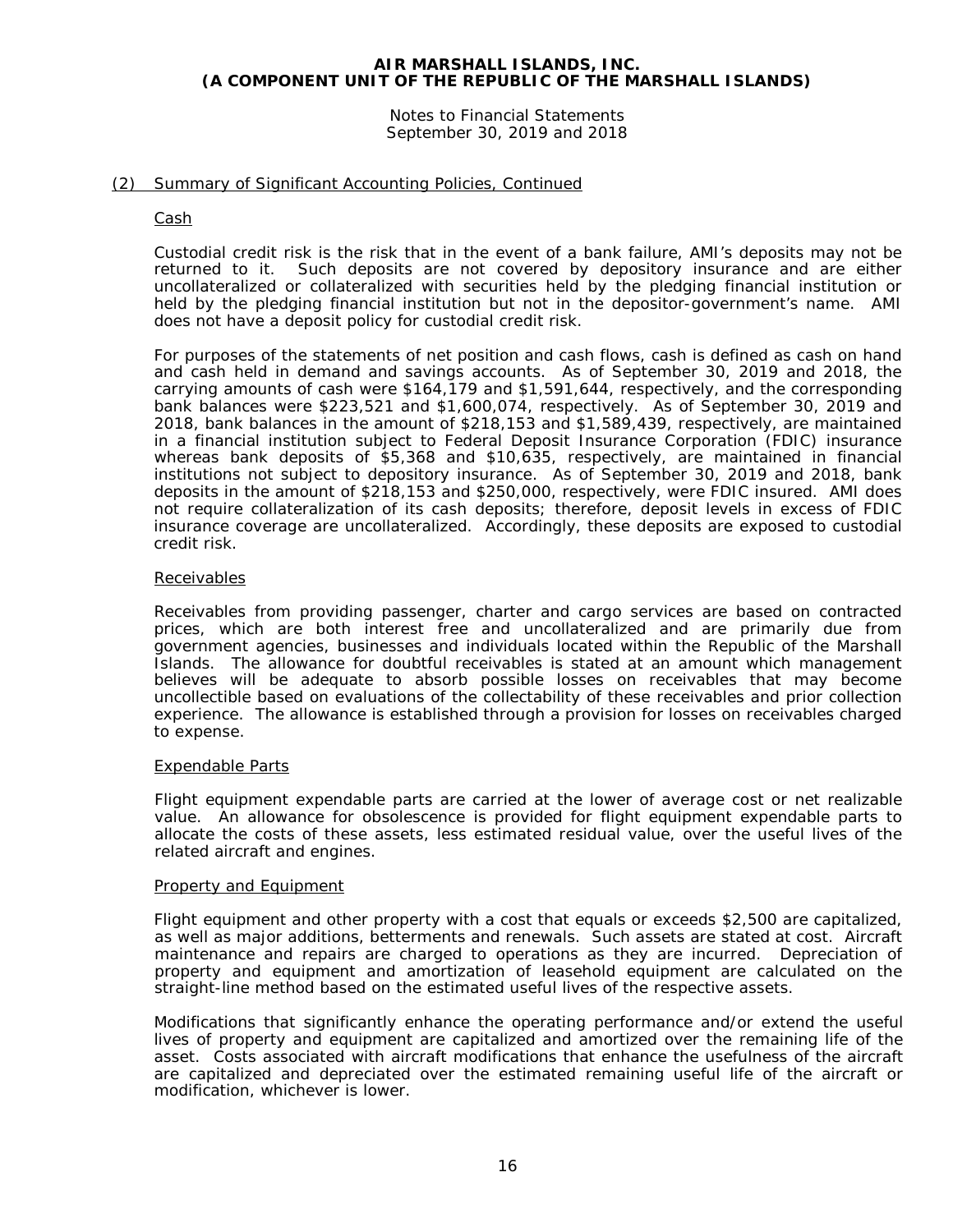Notes to Financial Statements September 30, 2019 and 2018

## (2) Summary of Significant Accounting Policies, Continued

#### Property and Equipment, Continued

The estimated useful lives of these assets are as follows:

|                                | Estimated<br><b>Useful Lives</b> |
|--------------------------------|----------------------------------|
| Aircraft and improvements      | 10 - 15 years                    |
| Rotable spare parts            | 5 - 10 years                     |
| Plant and equipment            | 5 years                          |
| Office furniture and equipment | $5 - 7$ years                    |
| Motor vehicles                 | 3 years                          |
| <b>Building improvements</b>   | 20 years                         |

#### Deferred Outflows of Resources

In addition to assets, the statement of net position will sometimes report a separate section for deferred outflows of resources. This separate financial statement element represents a consumption of net position that applies to a future period and so will not be recognized as an outflow of resources (deduction of net position) until then. AMI has no items that qualify for reporting in this category.

## Compensated Absences

Vested or accumulated vacation leave is recorded as an expense and liability as the benefits accrue to employees. No liability is recorded for non-vesting accumulating rights to receive sick pay benefits. As of September 30, 2019 and 2018, the accumulated vacation leave liability amounted to \$85,123 and \$56,466, respectively, and is included within the statements of net position as accrued expenses.

#### Deferred Inflows of Resources

In addition to liabilities, the statement of net position will sometimes report a separate section for deferred inflows of resources. This separate financial statement element represents an acquisition of net position that applies to a future period and so will not be recognized as an inflow of resources (additions to net position) until then. AMI has no items that qualify for reporting in this category.

#### Revenue Recognition

AMI considers passenger and related charter and cargo revenues, and costs directly related to such revenues to be operating revenues and expenses. Revenues and expenses related to financing and other activities are reflected as non-operating.

Passenger revenue is recognized either when the transportation is provided or when unused tickets expire. The value of passenger tickets for future travel is included as air traffic liability. Charter and cargo revenues are recognized when the transportation is provided. Other components of other operating revenue are recognized as revenue when the related goods and services are provided.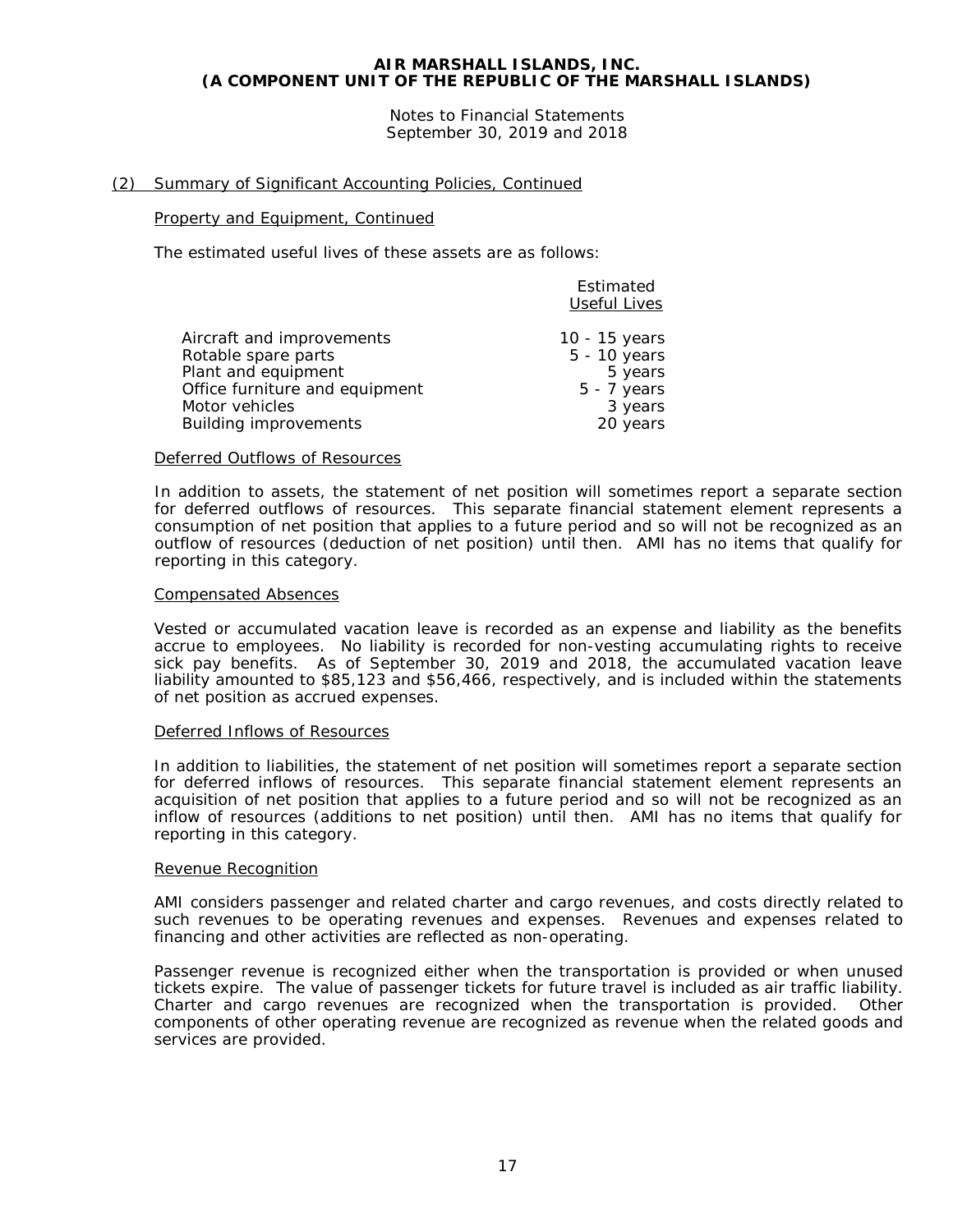Notes to Financial Statements September 30, 2019 and 2018

## (2) Summary of Significant Accounting Policies, Continued

#### Taxes

Corporate profits are not subject to income tax in the Republic of the Marshall Islands. The Government of the Republic of the Marshall Islands imposes a gross revenue tax of 3% on revenues. Pursuant to the Income Tax Act of 1989, as amended, revenue from domestic flights and operations of any government-owned corporation providing air transportation services are exempt from gross revenue tax. Accordingly, AMI is exempt from this tax relating to gross revenue.

#### New Accounting Standards

During the year ended September 30, 2019, AMI implemented the following pronouncements:

- GASB Statement No. 83, *Certain Asset Retirement Obligations*, which addresses accounting and financial reporting for certain asset retirement obligations (AROs) associated with the retirement of a tangible capital asset.
- GASB Statement No. 88, *Certain Disclosures Related to Debt, including Direct Borrowings and Direct Placements*, which improves the information that is disclosed in notes to government financial statements related to debt, including direct borrowings and direct placements.

The implementation of these statements did not have a material effect on the accompanying financial statements.

In January 2017, GASB issued Statement No. 84, *Fiduciary Activities*, which establishes criteria for identifying fiduciary activities of all state and local governments. The provisions in Statement No. 84 are effective for fiscal years beginning after December 15, 2018. Management does not believe that the implementation of this statement will have a material effect on the financial statements.

In June 2017, GASB issued Statement No. 87, *Leases*, which establishes a single model for lease accounting based on the foundational principle that leases are financings of the right to use an underlying asset. The provisions in Statement No. 87 are effective for fiscal years beginning after December 15, 2019. Management has yet to determine whether the implementation of this statement will have a material effect on the financial statements.

In June 2018, GASB issued Statement No. 89, *Accounting for Interest Cost Incurred before the End of a Construction Period*, which requires that interest cost incurred before the end of a construction period be recognized as an expense in the period in which the cost is incurred for financial statements prepared using the economic resources measurement focus. The provisions in Statement No. 89 are effective for fiscal years beginning after December 15, 2019. Management does not believe that the implementation of this statement will have a material effect on the financial statements.

In August 2018, GASB issued Statement No. 90, *Majority Equity Interests - an Amendment of GASB Statements No. 14 and No. 61,* which improves the consistency and comparability of reporting a government's majority equity interest in a legally separate organization and the relevance of financial statement information for certain component units. The provisions in Statement No. 90 are effective for fiscal years beginning after December 15, 2018. Management does not believe that the implementation of this statement will have a material effect on the financial statements.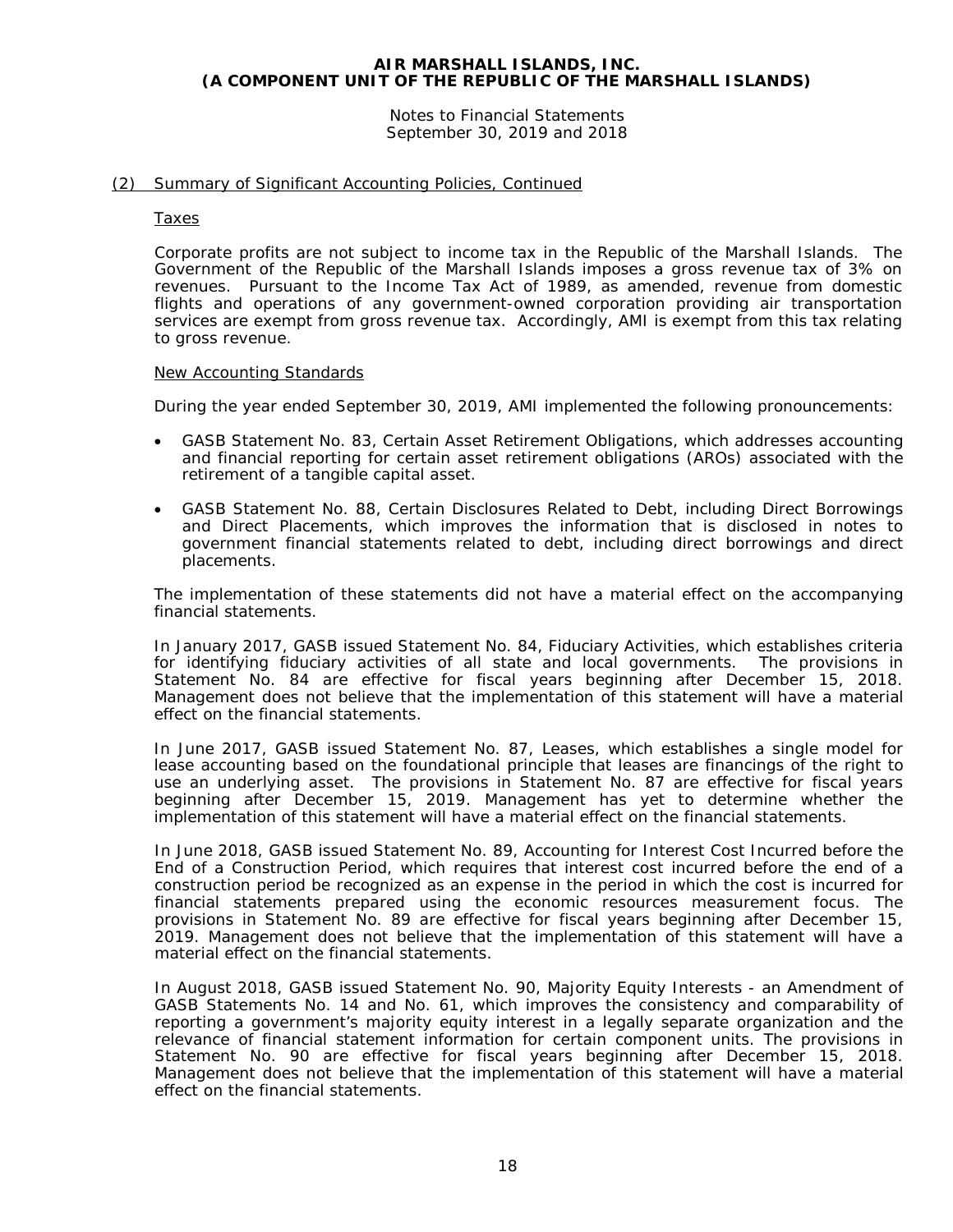Notes to Financial Statements September 30, 2019 and 2018

## (2) Summary of Significant Accounting Policies, Continued

#### New Accounting Standards, Continued

In May 2019, GASB issued Statement No. 91, *Conduit Debt Obligations*, which clarifies the existing definition of a conduit debt obligation; establishing that a conduit debt obligation is not a liability of the issuer; establishing standards for accounting and financial reporting of additional commitments and voluntary commitments extended by issuers and arrangements associated with conduit debt obligations; and improving required note disclosures. The provisions in Statement No. 91 are effective for fiscal years beginning after December 15, 2020. Management does not believe that the implementation of this statement will have a material effect on the financial statements.

In May 2020, GASB issued Statement No. 95, *Postponement of the Effective Dates of Certain Authoritative Guidance*, which postpones the effective dates of GASB Statement No. 84, 89, 90 and 91 by one year and GASB Statement No. 87 by 18 months; however, earlier application of the provisions addressed in GASB Statement No. 95 is encouraged and is permitted to the extent specified in each pronouncement as originally issued. Management has yet to ascertain whether implementation of these statements will be postponed as provided in GASB Statement No. 95.

#### **Estimates**

The preparation of financial statements in accordance with GAAP requires management to make estimates and assumptions that affect the reported amounts of assets and deferred outflows of resources, liabilities and deferred inflows of resources, and disclosure of contingent assets and liabilities at the date of the financial statements and the reported amounts of revenues and expenses during the reporting period. Actual results could differ from those estimates.

#### (3) Property and Equipment

Capital asset activities for the years ended September 30, 2019 and 2018 were as follows:

|                                | October 1.<br>2018 | Additions   | Transfers | September 30,<br>2019 |
|--------------------------------|--------------------|-------------|-----------|-----------------------|
| Aircraft and improvements      | 17,812,512<br>\$   | \$2,863,354 | \$        | 20,675,866<br>\$      |
| Rotable spare parts            | 7,561,485          | 527,100     |           | 8,088,585             |
| Plant and equipment            | 865,807            | 36.634      |           | 902,441               |
| Office furniture and equipment | 782.501            | 25,371      |           | 807,872               |
| Motor vehicles                 | 321.568            | 62.848      | (57, 676) | 326,740               |
| Computer software              | 79.998             |             |           | 79.998                |
| <b>Building improvements</b>   | 17,880             |             |           | 17,880                |
|                                | 27.441.751         | 3,515,307   | (57, 676) | 30,899,382            |
| Less accumulated depreciation  |                    |             |           |                       |
| and amortization               | (18,986,213)       | (1,697,861) | 57,676    | (20, 626, 398)        |
|                                | 8,455,538          | .817.446    | \$        | .272.984<br>Ж.        |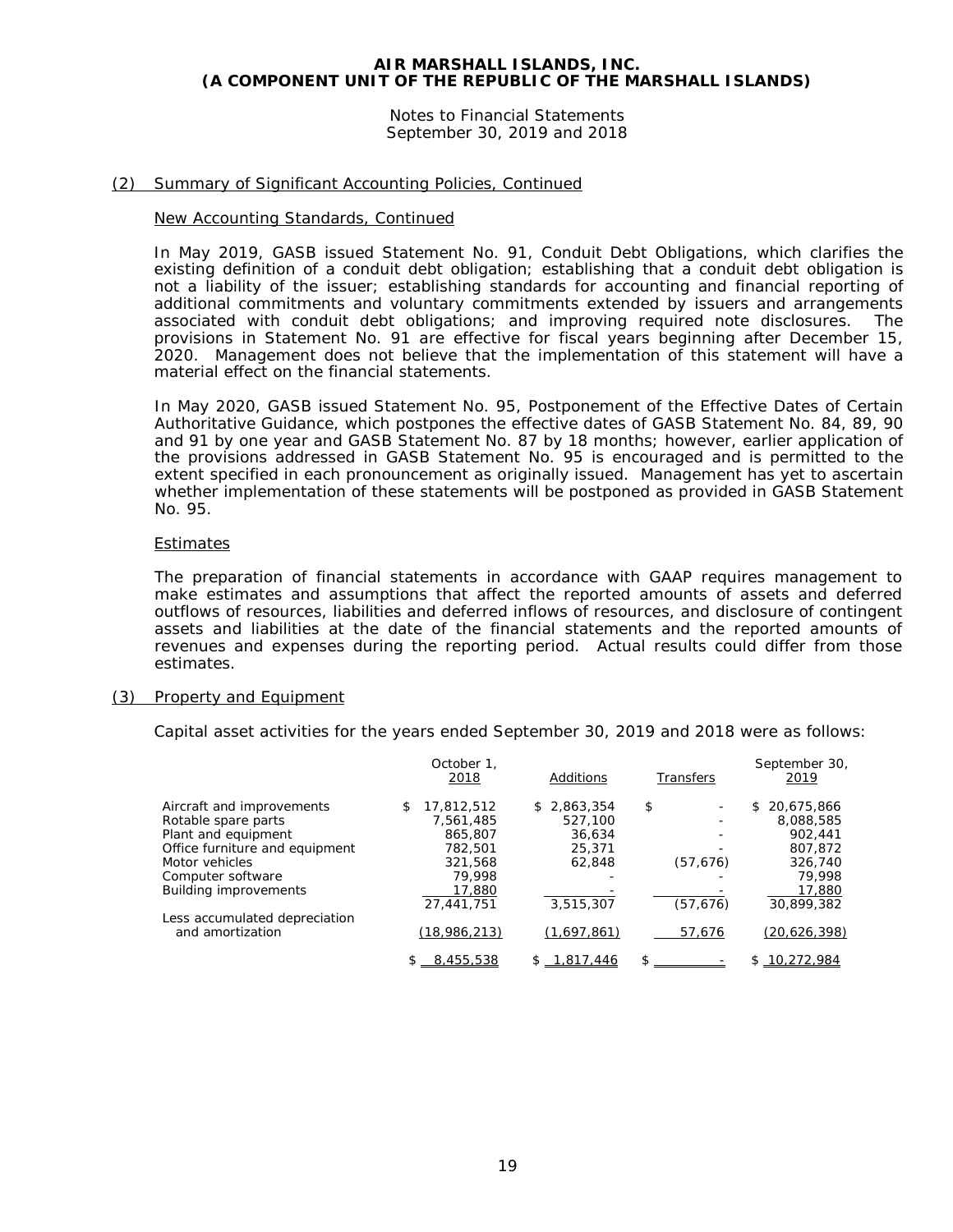Notes to Financial Statements September 30, 2019 and 2018

## (3) Property and Equipment, Continued

|                                | October 1.<br>2017 | Additions     | <b>Transfers</b> | September 30,<br>2018 |
|--------------------------------|--------------------|---------------|------------------|-----------------------|
| Aircraft and improvements      | 17.156.476<br>S.   | 656,036<br>\$ | \$               | 17,812,512<br>\$      |
| Rotable spare parts            | 6.950.449          | 611.036       |                  | 7,561,485             |
| Plant and equipment            | 816,513            | 49,294        |                  | 865,807               |
| Office furniture and equipment | 766.070            | 16,431        |                  | 782,501               |
| Motor vehicles                 | 280,002            | 41,566        |                  | 321.568               |
| Computer software              | 25,000             | 54,998        |                  | 79.998                |
| <b>Building improvements</b>   | 17,880             |               |                  | 17,880                |
|                                | 26.012.390         | 1,429,361     |                  | 27.441.751            |
| Less accumulated depreciation  |                    |               |                  |                       |
| and amortization               | (17,656,837)       | (1, 329, 376) |                  | (18,986,213)          |
|                                | 8,355,553          | 99.985<br>\$  |                  | \$8,455,538           |

### (4) Long-Term Debt

A schedule of AMI's long-term debt as of September 30, 2019 and 2018, is as follows:

|                                                                                                                                                                                                                                                                                  | 2019      | 2018      |
|----------------------------------------------------------------------------------------------------------------------------------------------------------------------------------------------------------------------------------------------------------------------------------|-----------|-----------|
| Note payable to RMI Ports Authority (RMIPA), due on March<br>30, 2013, interest at 8% per annum, payable in monthly<br>installments of \$11,560, including interest. This note is<br>uncollateralized.                                                                           | 29,424    | \$143,545 |
| Note payable to Marshall Islands Development Bank (MIDB),<br>due on May 30, 2018, interest at 6.5% per annum, payable in<br>monthly installments of \$51,100, including interest. The loan is<br>collateralized by the Dash 8 aircraft and a letter of guarantee<br>from RepMar. | 300,792   | 400,371   |
|                                                                                                                                                                                                                                                                                  | \$330,216 | \$543,916 |
|                                                                                                                                                                                                                                                                                  |           |           |

At September 30, 2019 and 2018, the total principal balance of AMI's long-term debt is classified as current liabilities within the accompanying financial statements as AMI is currently in default of its loan payments due to RMIPA and MIDB.

A summary of changes in long-term debt for the year ended September 30, 2019, were as follows:

|                | Balance      |           |              | Balance      |              |
|----------------|--------------|-----------|--------------|--------------|--------------|
|                | October 1,   |           |              | September    | Due Within   |
|                | <u> 2018</u> | Additions | Reductions   | 30, 2019     | One Year     |
| Notes payable: |              |           |              |              |              |
| RMIPA          | \$143,545    | \$        | \$(114, 121) | 29,424<br>\$ | 29,424<br>S. |
| <b>MIDB</b>    | 400,371      |           | (99.579)     | 300,792      | 300,792      |
|                | \$543,916    |           | \$(213,700)  | \$ 330,216   | \$330,216    |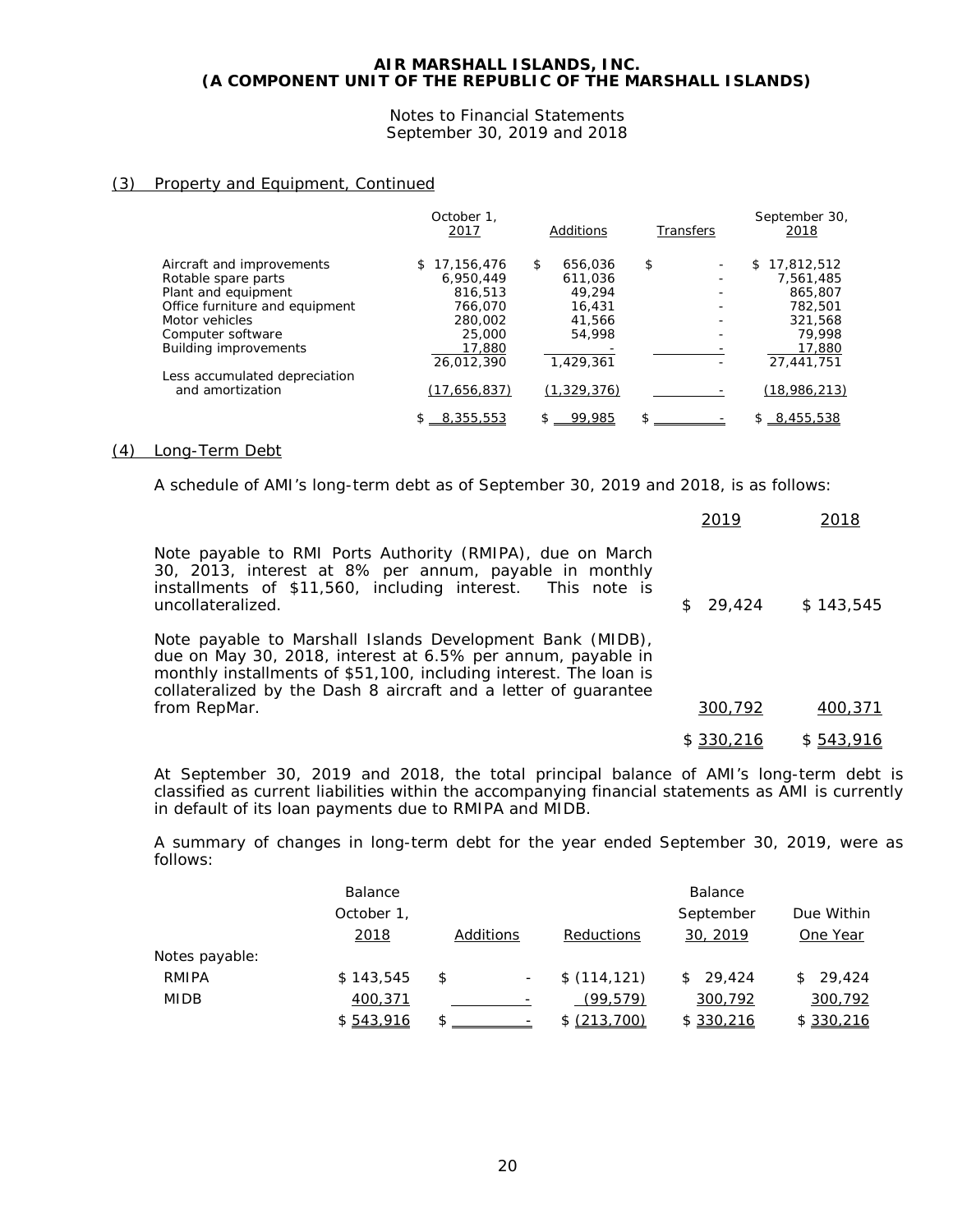Notes to Financial Statements September 30, 2019 and 2018

## (4) Long-Term Debt, Continued

A summary of changes in long-term debt for the year ended September 30, 2018, were as follows:

|                | <b>Balance</b> |           |  |                         | <b>Balance</b> |           |
|----------------|----------------|-----------|--|-------------------------|----------------|-----------|
|                | October 1,     |           |  | Due Within<br>September |                |           |
|                | 2017           | Additions |  | Reductions              | 30, 2018       | One Year  |
| Notes payable: |                |           |  |                         |                |           |
| RMIPA          | \$235,086      | \$        |  | (91, 541)<br>S          | \$143,545      | \$143.545 |
| <b>MIDB</b>    | 581,752        |           |  | (181, 381)              | 400,371        | 400,371   |
|                | \$816,838      | \$        |  | \$ (272, 922)           | \$543,916      | \$543,916 |

#### (5) Risk Management

AMI is exposed to various risks of loss related to torts; theft of, damage to, and destruction of assets; errors and omissions; injuries to employees; and natural disasters. AMI has elected to purchase commercial insurance from independent third parties for the risks of loss to which it is exposed. Settled claims from these risks have not exceeded commercial insurance coverage for the past three years.

## (6) Related Party Transactions

AMI is a component unit of RepMar and is therefore affiliated with all RepMar-owned and affiliated entities, including the Marshall Islands Development Bank (MIDB) and the RMI Ports Authority (RMIPA). AMI's airline service is provided to RepMar and all RepMar-owned and affiliated entities. Services are extended to these entities at the same terms and conditions provided to third parties.

AMI utilizes services from certain affiliated entities at substantially the same terms and conditions as those incurred from third parties.

During the years ended September 30, 2019 and 2018, AMI received cash operating subsidies from RepMar of \$942,400 and \$1,289,600, respectively. During the year ended September 30, 2018, AMI also received non-cash operating subsidies of \$125,506, which represent payments made by RepMar on behalf of AMI for debt settlement of a loan payable to MIDB.

A summary of related party transactions as and for the years ended September 30, 2019 and 2018, is as follows:

|                                                                                                    | 2019                 |                                |                        |                       |
|----------------------------------------------------------------------------------------------------|----------------------|--------------------------------|------------------------|-----------------------|
|                                                                                                    | Receivables          | Revenues                       | Payables               | <b>Expenses</b>       |
| RepMar<br>RMIPA                                                                                    |                      | $$158,410$ $$1,044,422$<br>130 | 20,250<br>S<br>634.591 | 49,431<br>S<br>57,833 |
| Marshall Islands National<br><b>Telecommunications Authority</b><br>Marshalls Energy Company, Inc. |                      | 4.470<br>1.844                 | 6,933<br>4.167         | 42.247<br>34,132      |
| Other                                                                                              | 26,261               | 18,298                         | 978                    | 2,198                 |
| Less allowance for doubtful receivables                                                            | 184,671<br>(50, 890) | \$1,069,164                    | \$666,919              | \$185,841             |

#### \$ 133,781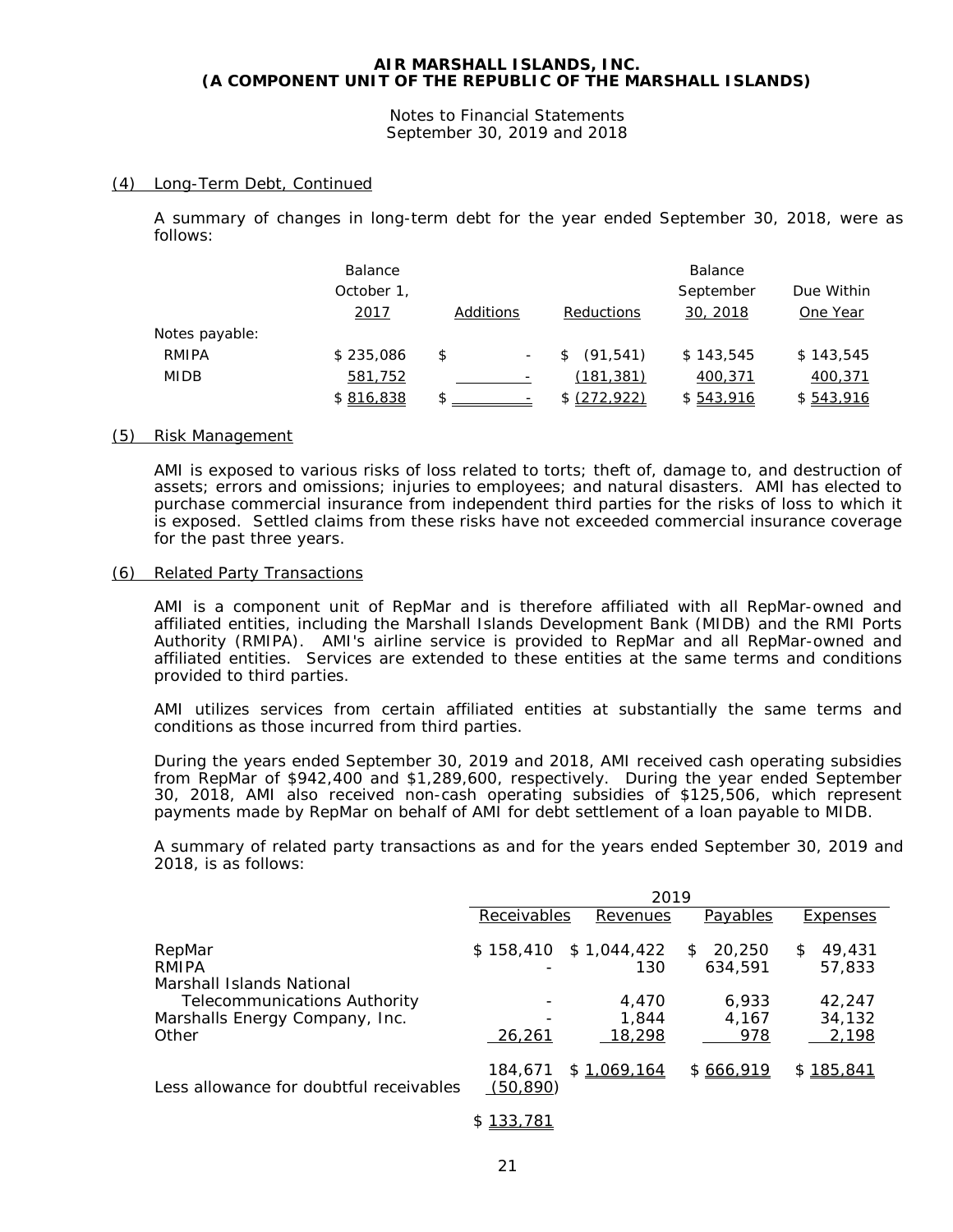Notes to Financial Statements September 30, 2019 and 2018

## (6) Related Party Transactions, Continued

|                                                                                                             | 2018                   |                          |                         |                           |
|-------------------------------------------------------------------------------------------------------------|------------------------|--------------------------|-------------------------|---------------------------|
|                                                                                                             | Receivables            | Revenues                 | Payables                | Expenses                  |
| RepMar<br>RMIPA                                                                                             | \$112,626<br>\$<br>975 | 874,100<br>1.725         | 61,176<br>\$<br>583,851 | 85,552<br>\$<br>29,809    |
| Marshall Islands National<br><b>Telecommunications Authority</b><br>Marshalls Energy Company, Inc.<br>Other | 1,118<br>20<br>14,543  | 4,238<br>1,244<br>64,432 | 2.490<br>3,379          | 40,454<br>33,441<br>2,957 |
| Less allowance for doubtful receivables                                                                     | 129,282<br>(47,908)    | \$ 945,739               | \$650,897               | \$192,213                 |
|                                                                                                             | 81,374<br>S            |                          |                         |                           |

A summary of advances from RepMar as of September 30, 2019 and 2018, is as follows:

|                                                                                                                                                                                                    | 2019        | 2018        |
|----------------------------------------------------------------------------------------------------------------------------------------------------------------------------------------------------|-------------|-------------|
| Advances in accordance with Cabinet Minute C.M.<br>150 (2002), no interest and due in May 2008.                                                                                                    | \$2,000,000 | \$2,000,000 |
| Transfer of note payable to a bank for payable to an<br>affiliate as a result of the bank seizing TCD collateral<br>belonging to MIDB, terms and interest rate are<br>currently under negotiation. | 988,574     | 988,574     |
| Funding assistance in accordance with Cabinet<br>Minute C.M. 118 (2007), no interest, on a<br>reimbursable basis.                                                                                  | 128,316     | 128,316     |
|                                                                                                                                                                                                    | \$3,116,890 | \$3,116,890 |

AMI does not expect that RepMar will pursue collection of the above advances prior to September 30, 2020. Accordingly, such have been presented as long-term liabilities within the accompanying financial statements.

At September 30, 2019 and 2018, AMI is liable for \$568,236 and \$540,179, respectively, of payroll taxes, excluding related penalties and interest. Management plans to enter into an agreement with RepMar to reconcile reciprocal accounts receivable and liability balances, and offset such balances in lieu of cash payments.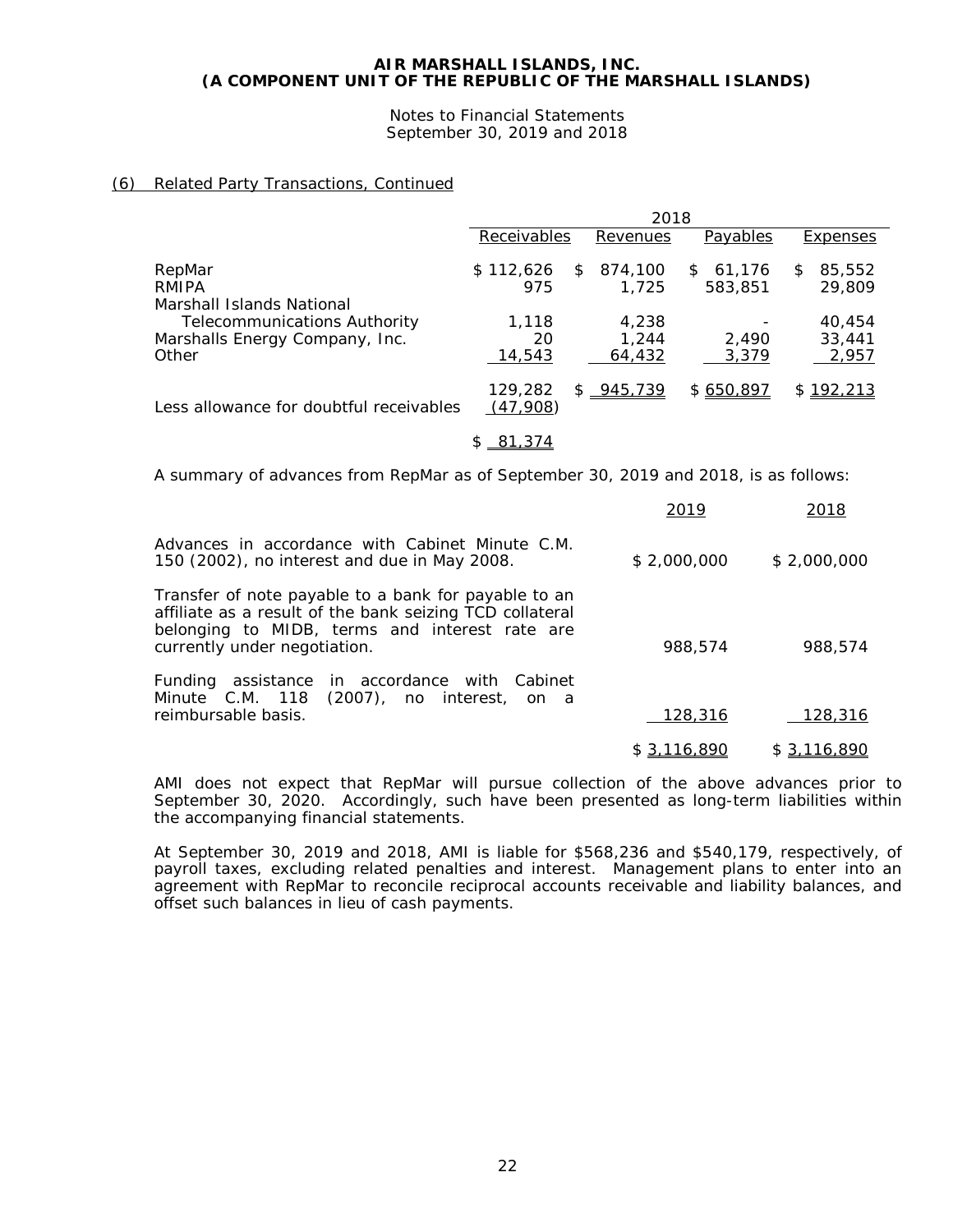Notes to Financial Statements September 30, 2019 and 2018

## (7) Commitments and Contingencies

#### **Commitments**

On May 15, 2000, AMI cancelled a purchase agreement to acquire two Dornier 328 aircraft at a total cost of \$28,045,780. AMI made pre-delivery payments totaling \$2,100,000. In October 2000, AMI sued the aircraft manufacturer for repayment of the pre-delivery payments and for other claims. On August 17, 2001, a court awarded damages in favor of AMI in the amount of \$4,065,000, plus pre-judgment interest in the amount of \$115,411. On April 2, 2002, the aircraft manufacturer filed for bankruptcy protection. The ultimate outcome of collection of this judgment is uncertain. As of September 30, 2019 and 2018, AMI has not been repaid the pre-delivery payments and has recorded a provision for uncollectible advances of \$2,100,000.

#### Going Concern

During the years ended September 30, 2019 and 2018, AMI incurred losses from operations of \$674,526 and \$570,769, respectively. For the years ended September 30, 2019 and 2018, AMI received cash and non-cash operating subsidies of \$942,400 and \$1,415,106, respectively, from the Nitijela of RepMar. Although RepMar has provided funding in the past, AMI does not have a formal agreement with RepMar to provide future funding. Management of AMI believes that the continuation of AMI's operations is dependent upon the future financial support of RepMar and/or significant improvements in operations, to be achieved through significant reductions in operating expenses.

#### **Contingencies**

Management does not believe that AMI is liable for certain billings approximating \$160,000 for attorney fees for services which were not authorized by AMI's Board of Directors. The billings are not recorded by AMI and the ultimate resolution of this matter is uncertain.

At September 30, 2019, AMI has an outstanding liability to RMIPA of \$634,591, which is under dispute and is anticipated by management to be settled in favor of AMI. At September 30, 2019, the financial statements do not include any adjustments that might result from the outcome of this uncertainty. Management is currently negotiating the settlement of the charges with RMIPA.

#### (8) Subsequent Events

On August 6, 2019, the RMI Government issued a travel advisory, in response to a declared State of Health Emergency, due to a dengue fever outbreak. The advisory temporarily restricted travel from and to outer islands that has negatively impacted AMI passenger revenues from August to December 2019.

On March 11, 2020, the World Health Organization declared the novel strain of coronavirus (COVID-19) a global pandemic and recommended containment and mitigation measures worldwide. As of June 2, 2020, there have been no confirmed cases of COVID-19 in the Marshall Islands. AMI has determined that should the pandemic reached the Marshall Islands, it may negatively impact AMI's business, results of operations, and financial position and AMI would become dependent upon the financial support of RepMar. However, the effect of the pandemic to RepMar is also uncertain and future available funding to component units may be limited. Therefore, while AMI expects this matter to negatively impact its business, results of operations, and financial position, the related financial impact cannot be reasonably estimated at this time.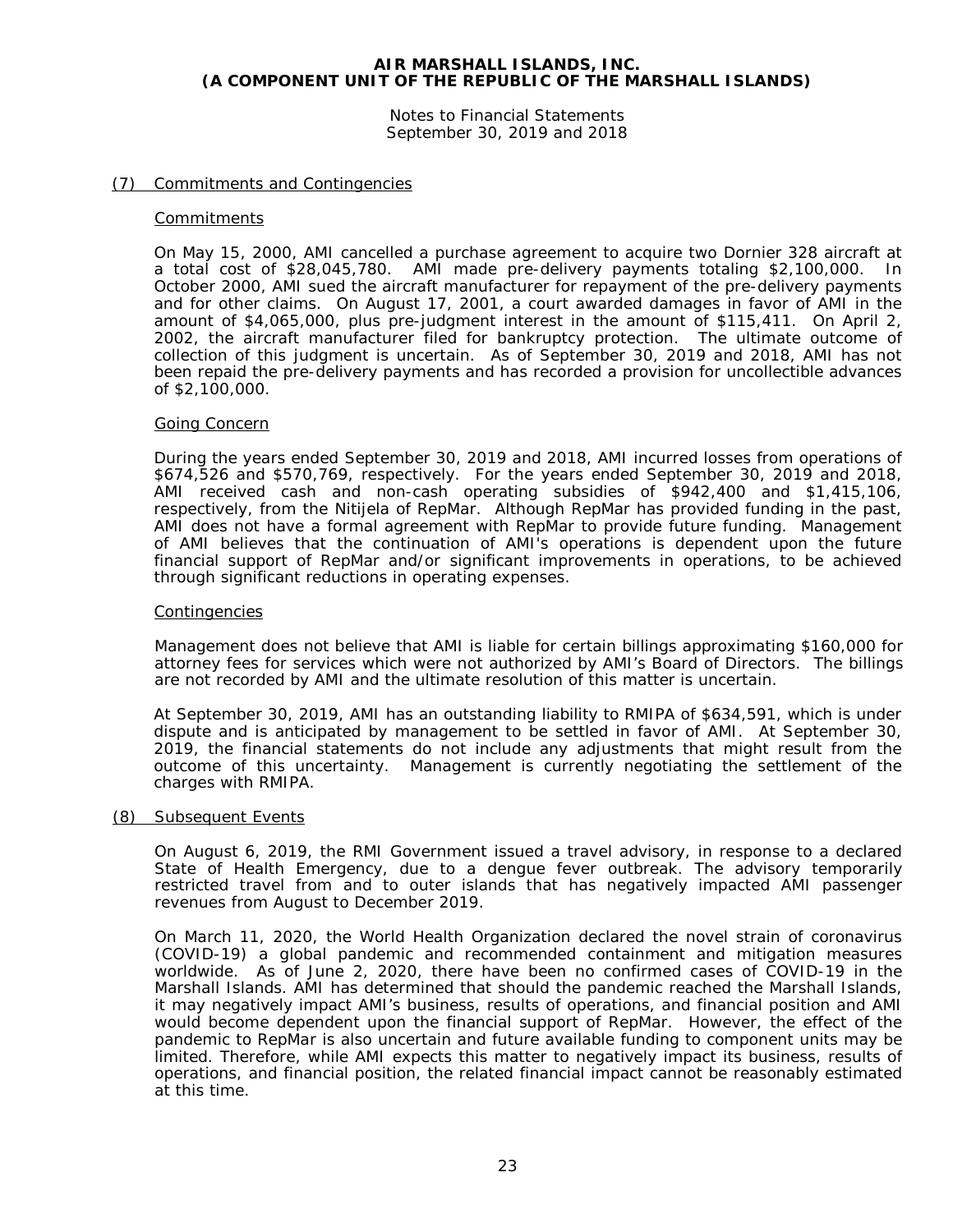

Deloitte & Touche LLP 361 South Marine Corps Drive Tamuning, GU 96913-3973 USA

Tel: +1 (671) 646-3884 Fax: +1 (671) 649-4265

www.deloitte.com

#### **INDEPENDENT AUDITORS' REPORT ON INTERNAL CONTROL OVER FINANCIAL REPORTING AND ON COMPLIANCE AND OTHER MATTERS BASED ON AN AUDIT OF FINANCIAL STATEMENTS PERFORMED IN ACCORDANCE WITH** *GOVERNMENT AUDITING STANDARDS*

Chairman Board of Directors Air Marshall Islands, Inc.:

We have audited, in accordance with the auditing standards generally accepted in the United States of America and the standards applicable to financial audits contained in *Government Auditing Standards* issued by the Comptroller General of the United States, the financial statements of Air Marshall Islands, Inc. (AMI), which comprise the statement of net position as of September 30, 2019, and the statements of revenues, expenses and changes in net position and of cash flows for the year then ended, and the related notes to the financial statements, and have issued our report thereon dated June 2, 2020.

## **Internal Control Over Financial Reporting**

In planning and performing our audit of the financial statements, we considered AMI's internal control over financial reporting (internal control) to determine the audit procedures that are appropriate in the circumstances for the purpose of expressing our opinion on the financial statements, but not for the purpose of expressing an opinion on the effectiveness of AMI's internal control. Accordingly, we do not express an opinion on the effectiveness of AMI's internal control.

A *deficiency in internal control* exists when the design or operation of a control does not allow management or employees, in the normal course of performing their assigned functions, to prevent, or detect and correct, misstatements on a timely basis. A *material weakness* is a deficiency, or a combination of deficiencies, in internal control such that there is a reasonable possibility that a material misstatement of the entity's financial statements will not be prevented, or detected and corrected on a timely basis.

Our consideration of internal control was for the limited purpose described in the first paragraph of this section and was not designed to identify all deficiencies in internal control that might be material weaknesses or significant deficiencies. Given this limitations, during our audit, we did not identify any deficiencies in internal control that we consider to be material weaknesses. However, material weaknesses or significant deficiencies may exist that were not identified.

## **Compliance and Other Matters**

As part of obtaining reasonable assurance about whether AMI's financial statements are free from material misstatement, we performed tests of its compliance with certain provisions of laws, regulations, contracts, and grant agreements, noncompliance with which could have a direct and material effect on the determination of financial statement amounts. However, providing an opinion on compliance with those provisions was not an objective of our audit, and accordingly, we do not express such an opinion. The results of our tests disclosed instances of noncompliance or other matters that are required to be reported under *Government Auditing Standards* and which are described in the accompanying Schedule of Findings and Responses as item 2019-001.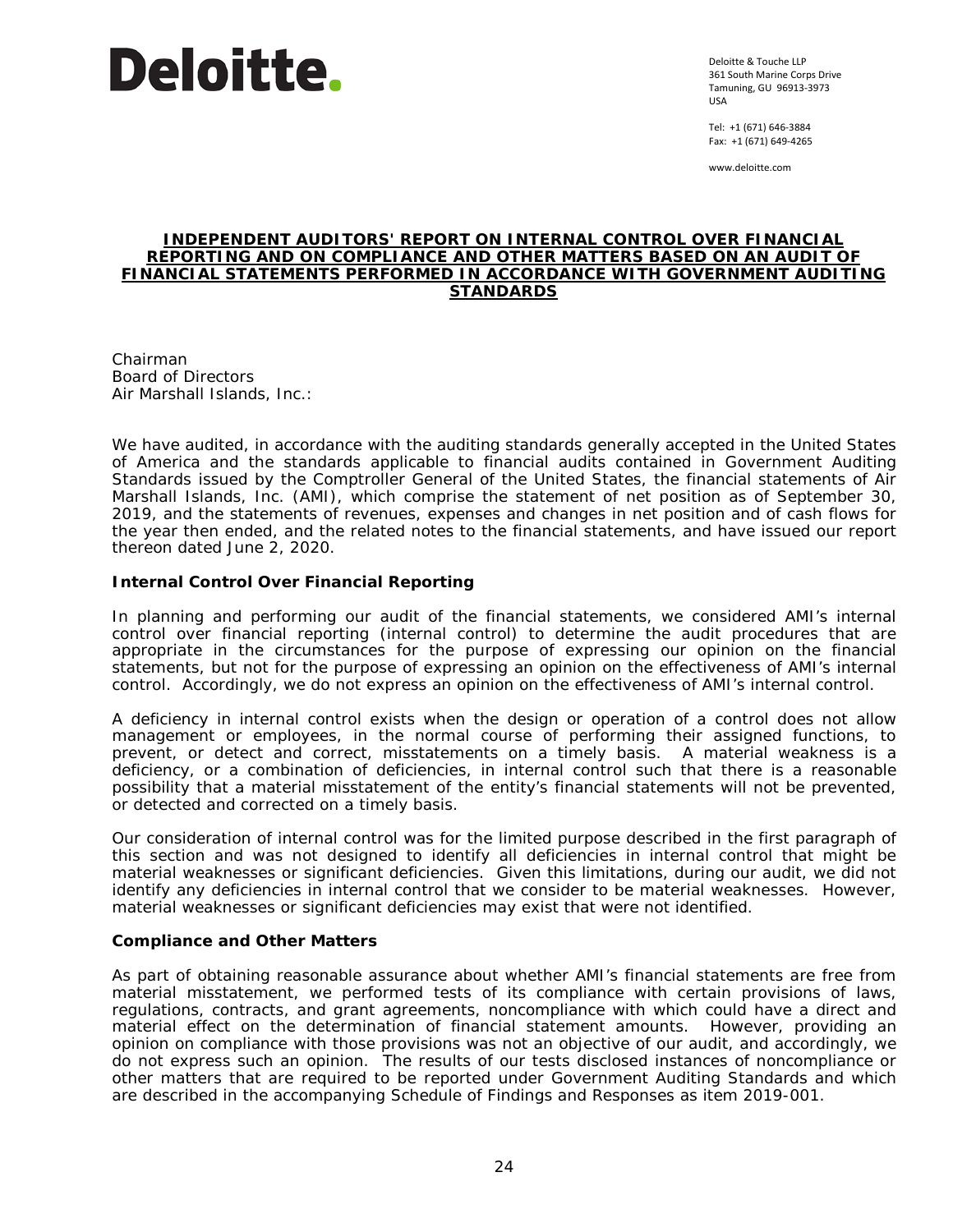# **Deloitte.**

## **AMI's Responses to Findings**

AMI's responses to the findings identified in our audit are described in the accompanying Schedule of Findings and Responses. AMI's responses were not subjected to the auditing procedures applied in the audit of the financial statements and, accordingly, we express no opinion on them.

## **Purpose of this Report**

The purpose of this report is solely to describe the scope of our testing of internal control and compliance and the result of that testing, and not to provide an opinion on the effectiveness of the AMI's internal control or on compliance. This report is an integral part of an audit performed in accordance with *Government Auditing Standards* in considering the AMI's internal control and compliance. Accordingly, this communication is not suitable for any other purpose.

Vartel

June 2, 2020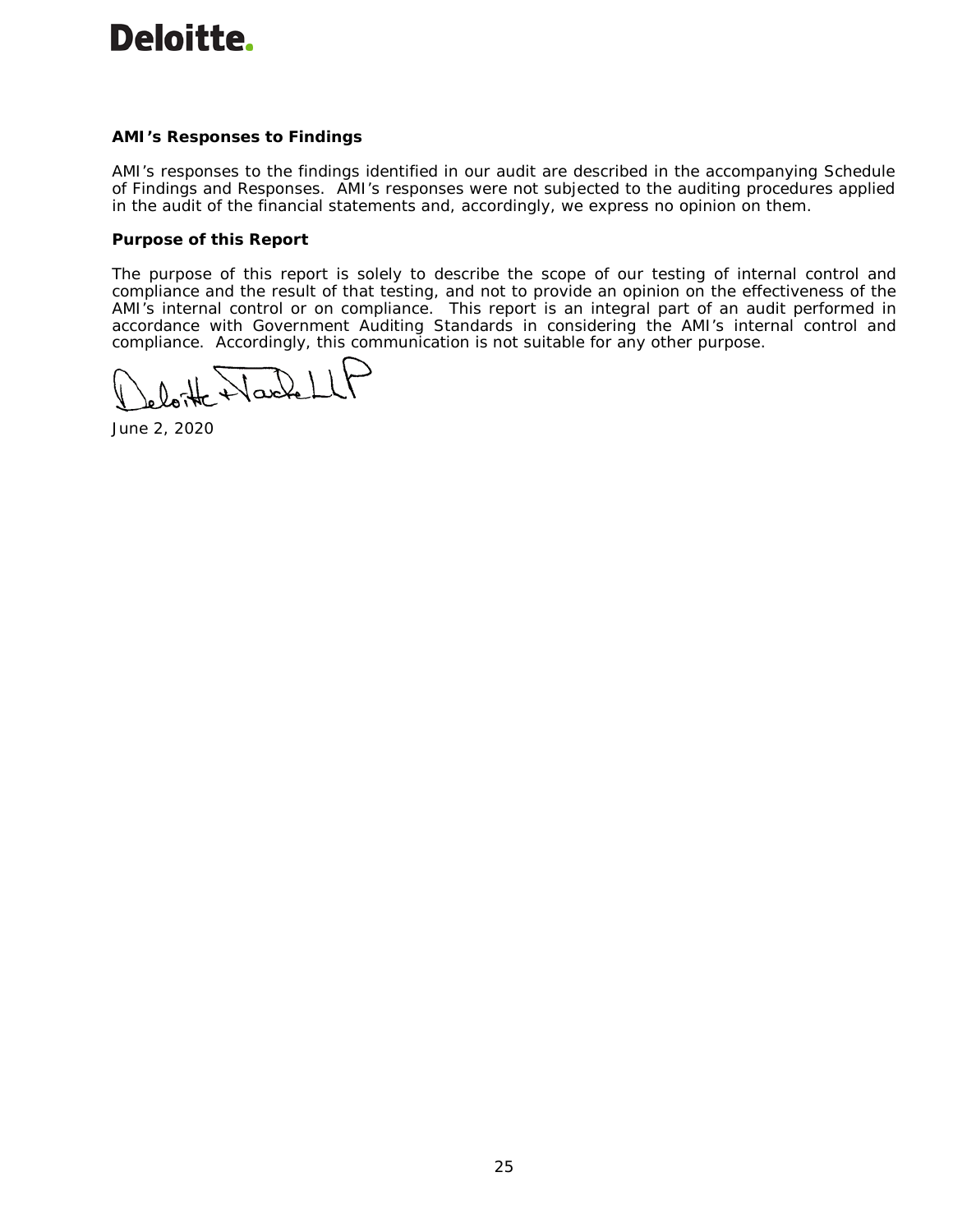Schedule of Findings and Responses Year Ended September 30, 2019

#### Finding No. 2019-001

#### Local Noncompliance

Criteria: 48 MIRC Chapter 1, Income Tax Act of 1989, Section 105, states that the employer shall once every four (4) weeks or thirteen times per year, pay taxes withheld under Section 104 under Chapter 1. The employer shall, along with the taxes, within two (2) weeks following the preceding four (4) week period make a full, true and correct return showing all wages and salaries paid by the employer to the employees during the preceding four (4) week period and showing the tax due and withheld thereon as provided in Section 104 of the Chapter.

Condition: Income taxes withheld in the amount of \$568,236, including amounts relating to prior year pay periods (PPE 1/20/09 through 9/30/15), have yet to be remitted; however, current year income taxes withheld were remitted in accordance with the above criteria.

Cause: The cause of the above condition is the lack of policies and procedures to monitor timely payment of withheld income taxes.

Effect: The effect of the above condition is noncompliance with RepMar Income Tax Act of 1989, as amended.

Recommendation: We recommend that management establish policies and procedures to comply with the RepMar Income Tax Act of 1989, as amended.

Prior Year Status: Recommendation concerning management establish policies and procedures to comply with the RepMar Income Tax Act of 1989, as amended, was reported as a finding in the audit of AMI for fiscal years 2014 through 2018.

Auditee Response and Corrective Action Plan: Management agrees with the finding and recommendation; however, the non-compliance was due to lack of policies and procedures but a result of cash flow issues during the respective periods highlighted. The corrective action plan is to work closely with the Division of Revenue and Taxation on a mutual agreement and ensure that AMI files the withholding taxes as per RepMar Income Tax Act of 1989, the payroll supervisor has been reiterated on the requirements.